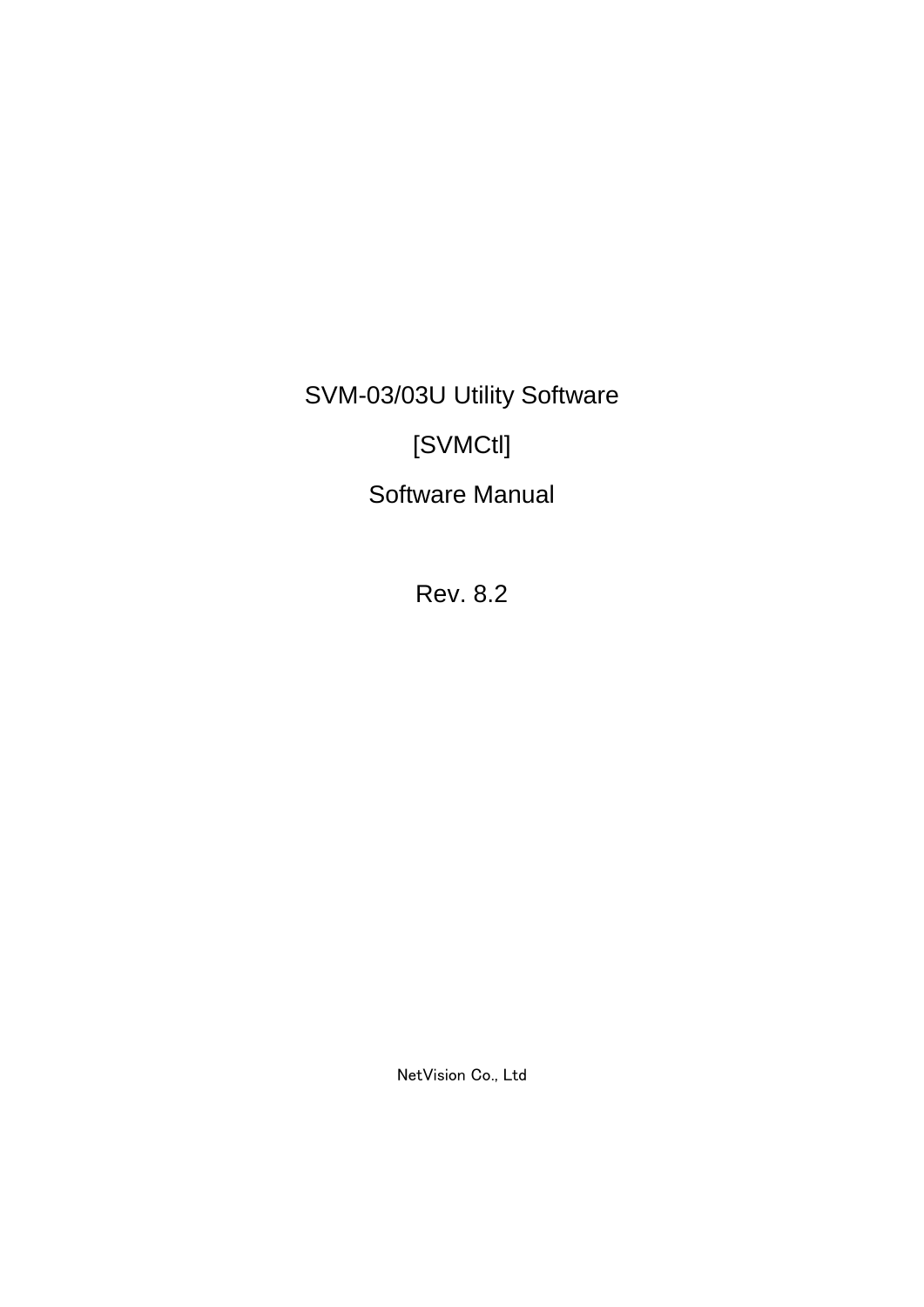SVMCtl Software Manual 8.2

| Edition         | Date       | Detail                                                   | Charge       |
|-----------------|------------|----------------------------------------------------------|--------------|
| 1st             | 2014/06/25 | The first edition                                        | N. Kashiwagi |
| 2 <sub>nd</sub> | 2015/05/12 | Change [[Figure 4] Setting Window of SVMCtl]             | N. Kashiwagi |
| 3rd             | 2015/05/27 | Integrate SVM-03 / SVM-03U                               | H. Yamada    |
| 4th             | 2015/06/16 | Change UI placement                                      | H. Yamada    |
| 5th             | 2015/08/12 | Change UI placement, add function                        | H. Yamada    |
| 6th             | 2015/10/07 | Add function explanation                                 | H. Yamada    |
| 7th             | 2015/12/09 | Add clipping setting function                            | H. Yamada    |
|                 |            | Modify UI partially                                      |              |
| 8th             | 2016/02/29 | <b>Add Function</b>                                      | H. Yamada    |
| 8.0 en          | 2016/06/01 | Translated into English                                  | T. Noguchi   |
|                 | 2016/06/27 | Partially revised translation                            | H. Yamada    |
| 8.1             | 2016/07/13 | Revised translation                                      | H. Yamada    |
| 8.2             | 2018/04/10 | Revised translation (Equivalent to Japanese version 9.5) | S. Usuba     |
|                 |            |                                                          |              |

## Revision History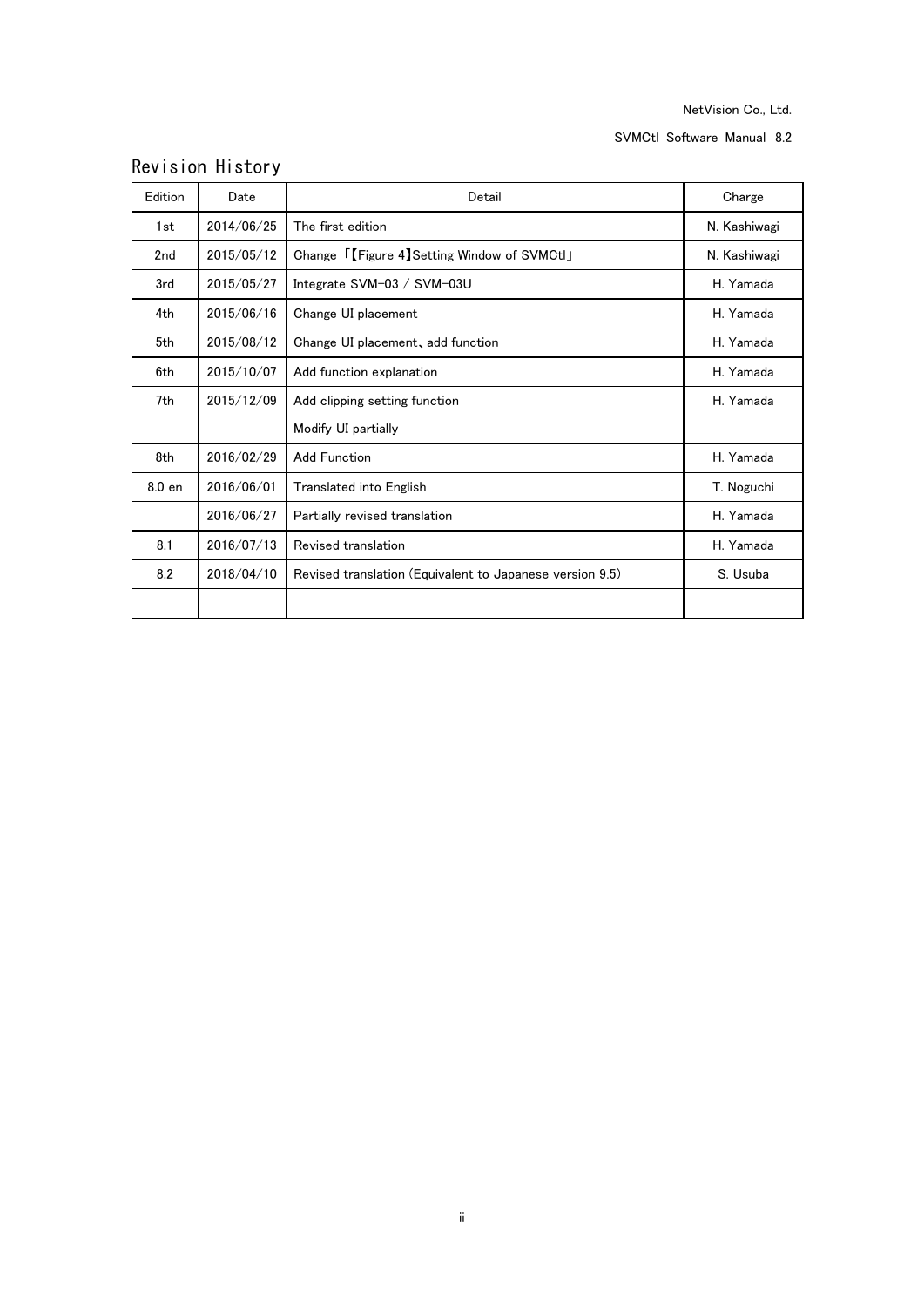SVMCtl Software Manual 8.2

## **Contents**

| 1. |       |                      |  |
|----|-------|----------------------|--|
| 2. |       |                      |  |
| 3. |       |                      |  |
|    | 3.1.  |                      |  |
|    | 3.2.  |                      |  |
|    | 3.3.  |                      |  |
|    | 3.4.  |                      |  |
|    | 3.5.  |                      |  |
|    | 3.6.  | 12 - SVM Info Window |  |
|    | 3.7.  |                      |  |
|    | 3.8.  |                      |  |
|    | 3.9.  |                      |  |
|    | 3.10. |                      |  |
|    | 3.11. |                      |  |
| 4. |       |                      |  |
|    | 4.1.  |                      |  |
|    | 4.2.  |                      |  |
|    | 4.3.  |                      |  |
| 5. |       |                      |  |
| 6. |       |                      |  |
| 7. |       |                      |  |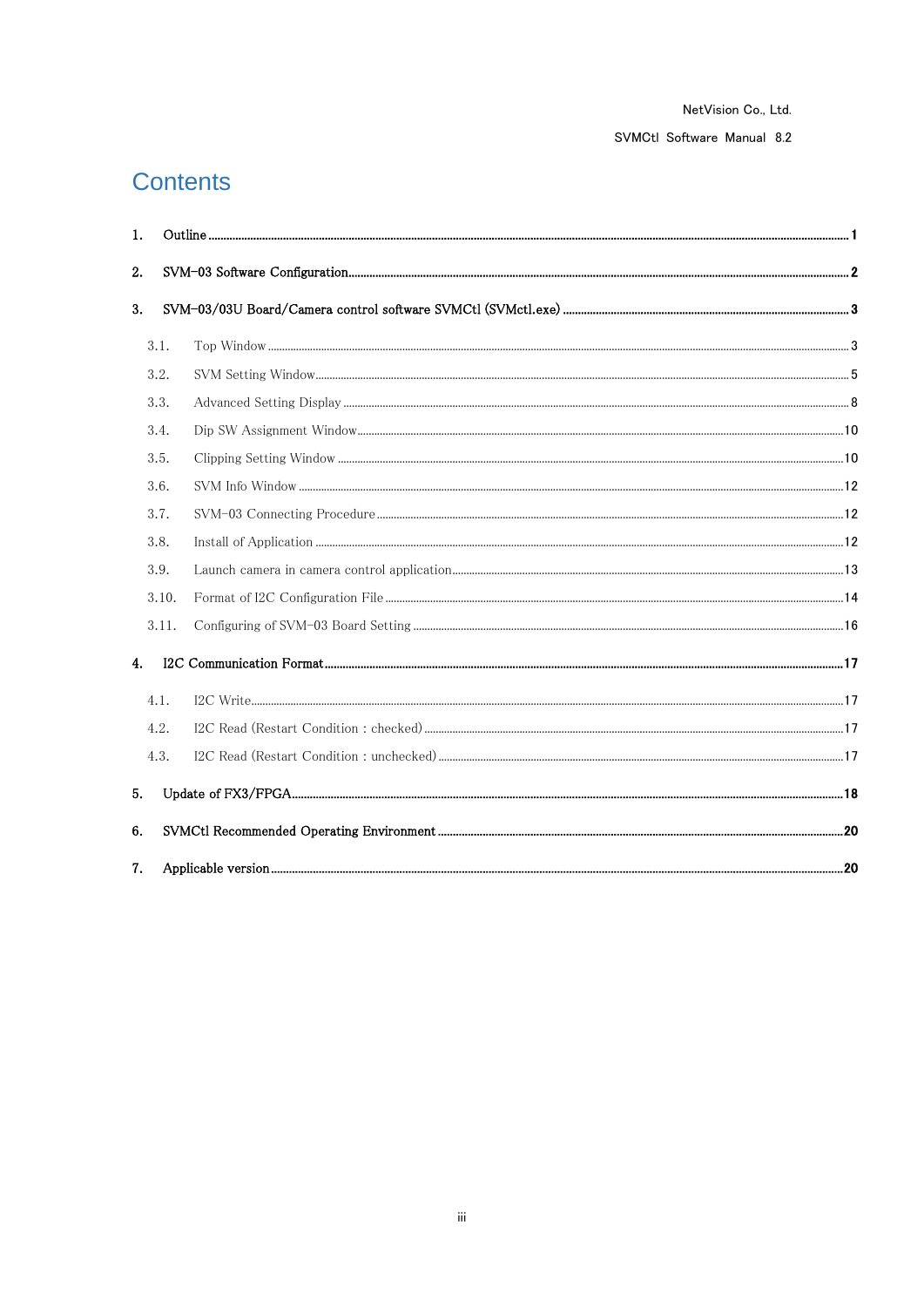## <span id="page-3-0"></span>1. Outline

This document is a manual of SVM-03 utility software "SVMCtl". SVM-03 is an image converter / capture board from parallel digital interface to HDMI or USB3.0. "SVMCtl" is a utility software to configure SVM-03 and to send setting into the image sensor. When you use SVM-03 board at the first time, you need to congirure initialization by "SVMCtl" software.

For hardware details about SVM-03, please refer to the hardware specification sheet.



※Win7, Win8 is 32bit, 64bit both supported.

| Application     | Utility Software   | SVMCtl (SVMCtl.exe)                               |  |
|-----------------|--------------------|---------------------------------------------------|--|
| <b>Driver</b>   | 32bit driver       | $(SVIUSB30.svs. \inf)$<br>USB3.0 Driver<br>SVM-03 |  |
|                 | 64bit driver       | USB3.0 Driver<br>(SviU3drv.dll etc)<br>SVM-03     |  |
| Firmware        | Board controller   | SVM-03 board USB chip control FW (SVM-03 vxx.img) |  |
| <b>Hardware</b> | SVM board          | SVM-03 board                                      |  |
|                 | FPGA configuration | FPGA configuration data (s6fpgaxxx.bin)           |  |

【Table 1】 SVM System Constitution Table

- xxx shows the version number.

- Applications and libraries are available in 32bit and 64bit, so please use them to your environment.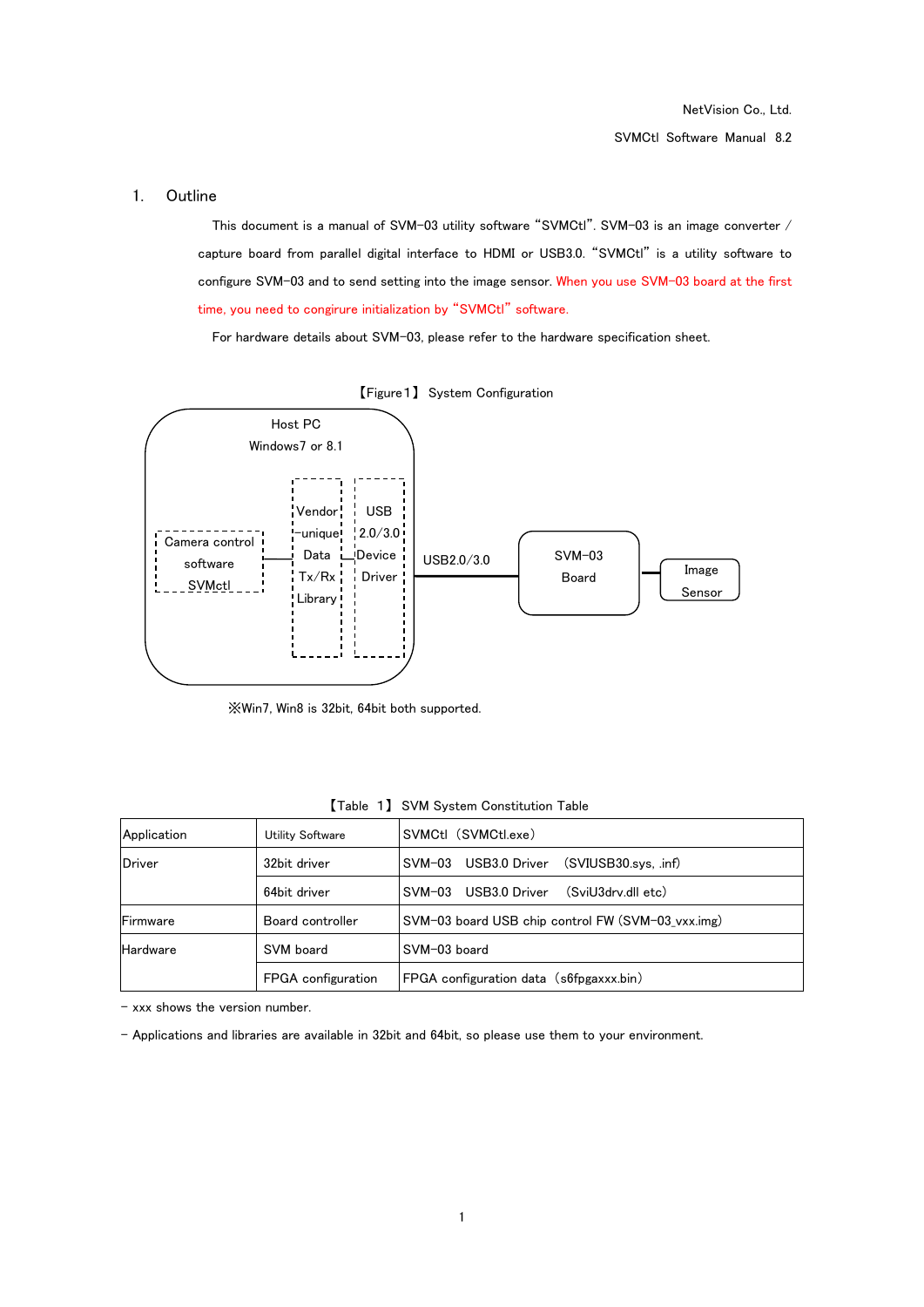SVMCtl Software Manual 8.2

## <span id="page-4-0"></span>2. SVM-03 Software Configuration

Software configuration of SVMCtl is described in 【Figure2】.

【Figure 2】 Software Configuration

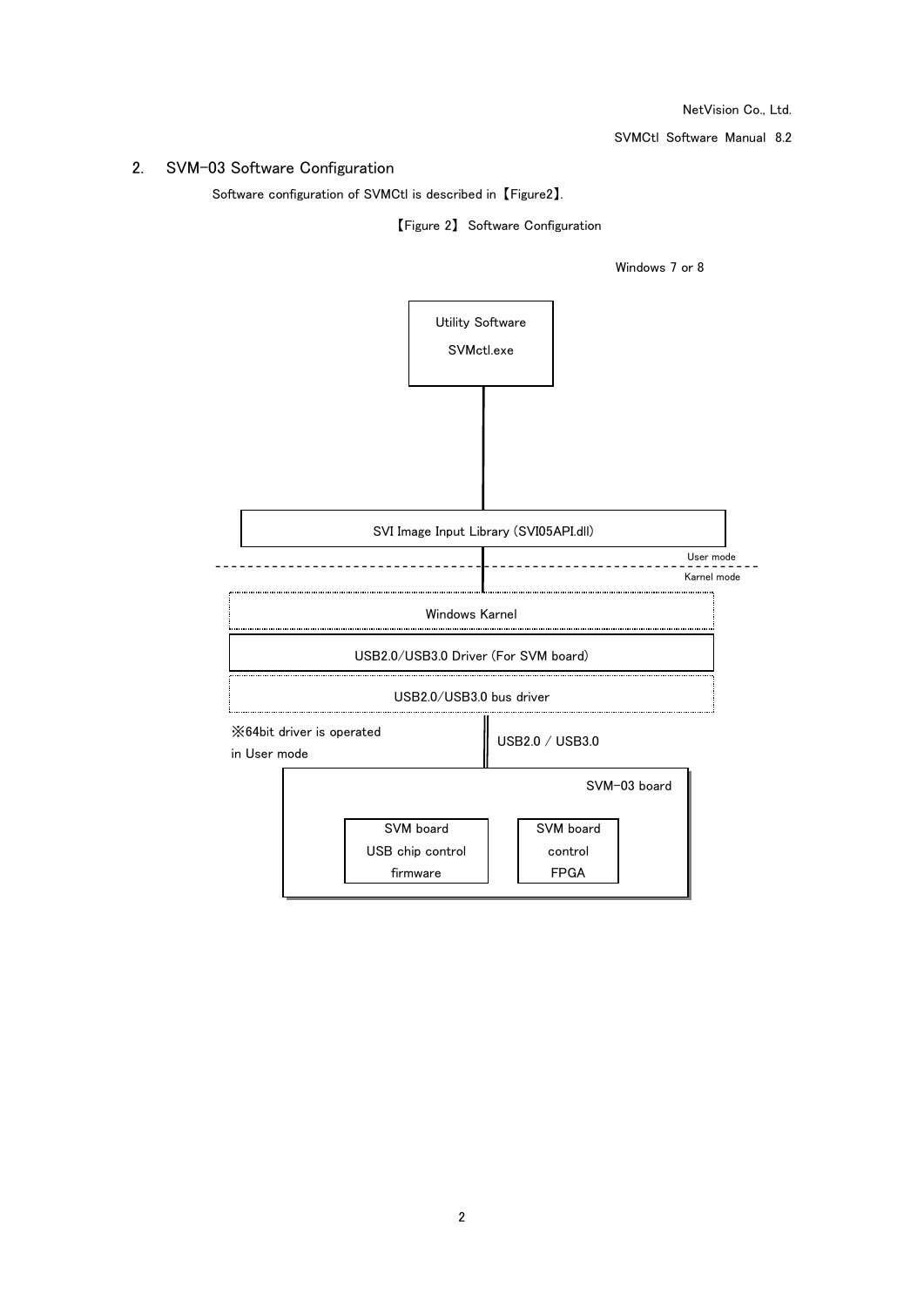#### <span id="page-5-0"></span>3. SVM-03/03U Board/Camera control software SVMCtl (SVMctl.exe)

SVMCtl controls the I2C interface of the SVM board, sets the camera, obtains information, and configures the SVM board. You can also set the resolution of the SVM-03U board, and update the firmware and FPGA configurations.

#### <span id="page-5-1"></span>3.1. Top Window

When you start the software, you will immediately see the top screen if one of the SVM boards is connected. If more than one SVM board is connected, the Select Board dialog screen appears, as shown in Figure 3, select the SVM board you want to work with and press the OK button to display the top screen.

"ID =" Displays the "UVC Board ID" set in "SVM Setting screen" below.

【Figure 3】Select Board Dialog



This software provides menu items depending on a model number of automatically recognized like SVM-03 or SVM-03U. Recognized board identifier and version of USB (USB2.0 / USB3.0) are displayed on title bar, as shown in [Fig.4]. USB3.0 connection becomes indispensable to high-resolution non-compression image transfer concerning a transfer speed. Please confirm that it is displayed as "USB3.0" on the title bar of top window when you use camera of resolution more than 720p with SVM-03U.

| 舚                   | SVM03ctl [SVM-03U](USB3.0) | ×                          |
|---------------------|----------------------------|----------------------------|
| I2C Slave Address : | 30                         | Setting Eile Write         |
| Sub Address:        | 5580                       | Write                      |
| Write Value:        | 05                         | Read                       |
| Read Counts:        | 1                          | <b>▽</b> Word address mode |
| Read Value:         |                            | 下 Camera power             |
|                     | ۸                          |                            |
|                     |                            |                            |
|                     |                            |                            |
|                     |                            |                            |
|                     |                            |                            |
| Ł                   | w<br>ъ                     | <b>SVM Restart</b>         |
| SVM Info            | Clear                      | SVM Setting                |
|                     |                            |                            |

#### 【Figure 4】Top Window of SVMCtl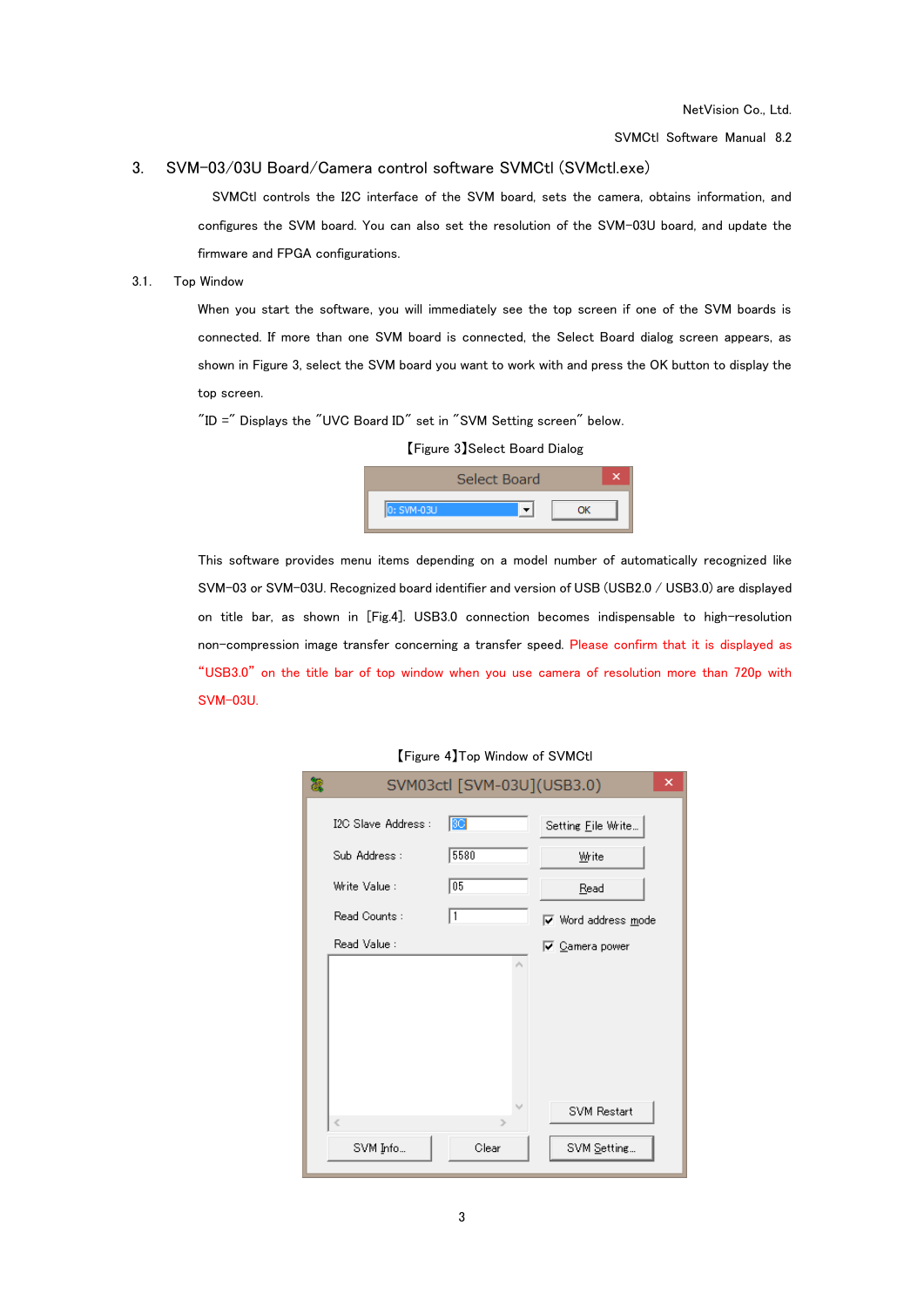Lists of Menu on top window of SVMCtl are showed on Table2.

| <b>I2C Slave Address</b> | Specifies the slave address (7bit) of camera by hexadecimal.         |
|--------------------------|----------------------------------------------------------------------|
| Sub Address              | Set register address in hexadecimal representation (8 bit). If "Word |
|                          | address mode" is checked, SVM-03 transmits the length of the         |
|                          | address in word long (16bit).                                        |
| Write Value              | Set value to transmit in hexadecimal representation. If it is blank, |
|                          | SVM-03 doesn't transmit. And SVM-03 can transmit plural bytes by     |
|                          | delimited comma.                                                     |
| <b>Read Counts</b>       | Set the number of bytes to read from Sub Address.                    |
| <b>Read Value</b>        | Display comma delimited values read by pushing "Read".               |
| Write                    | Write "Write Value" to "Sub Address" of "I2C Slave Address".         |
| Read                     | Read I2C Data and display to "Read Value". Read "Read Counts         |
|                          | byte" size from "Sub address" of "I2C Slave address".                |
| Word address mode        | When checked, the length of the sub-address is sent and received     |
|                          | by the word length (16bit). The setting also applies to the Setting  |
|                          | File Write.                                                          |
| <b>Restart Condition</b> | Sets the format for I2C Read.                                        |
| Camera Reset             | Set the reset signal to the camera. (Output L when Check)            |
| Setting File Write       | Read the comma-delimited configuration file and transmit to camera.  |
|                          | Please confirm "Format of Setting File for I2C Connecting" about     |
|                          | I2C confirm.                                                         |
| SVM Info                 | Display SVM Info window.                                             |
|                          | This function is used for our remote support, not need to use in     |
|                          | normal operation.                                                    |
| Clear                    | Clear "Read Value" edit box.                                         |
| <b>SVM Restart</b>       | Restart SVM board.                                                   |
|                          | It is used for reflecting the setting of SVM Setting Window.         |
| SVM Setting              | Display SVM Setting Window and change such as settings of SVM        |
|                          | board.                                                               |

【Table 2】SVMCtl Top Window Menu Chart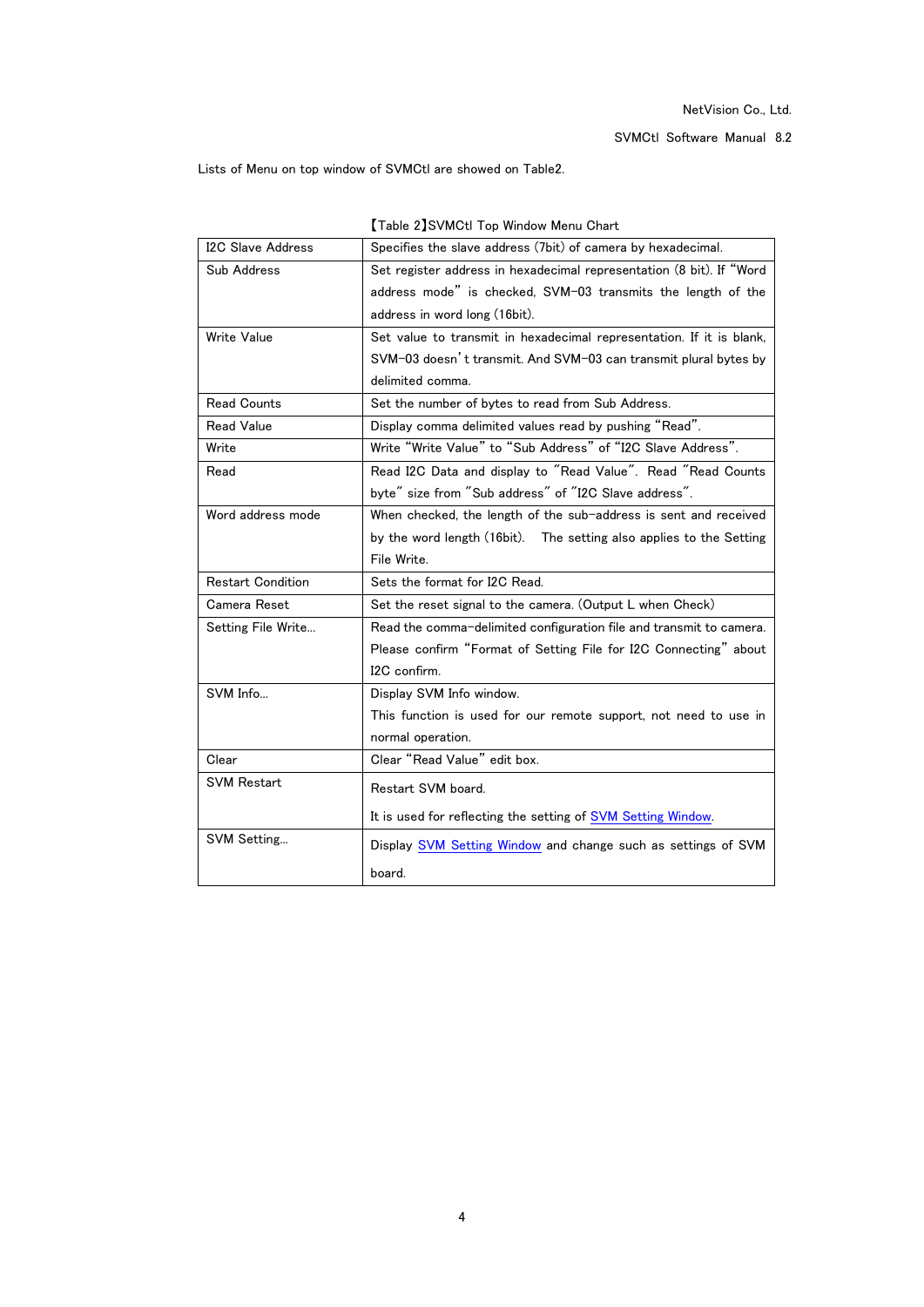#### <span id="page-7-0"></span>3.2. SVM Setting Window

The following dialog shows how to change the configuration of the SVM board. This dialog is displayed by pressing the "SVM Setting..." button on the top screen.

In the setting window, displayed setting items vary according to the kind of a recognized board. The following figures are setting windows connected with SVM-03U mode. The model number of a recognized board is shown on the window title of the setting window.

|                                                        | SVM-03U-MIPI Setting         | ×                                                       |
|--------------------------------------------------------|------------------------------|---------------------------------------------------------|
| Video & Camera Setting -                               |                              |                                                         |
| <setting item=""><br/><b>CKIN Out Select</b></setting> | <setting value=""></setting> | $C$ 48MHz                                               |
|                                                        | $C$ 54MHz                    |                                                         |
| <b>CKIN Out Divide</b>                                 | $C_1/1$                      | $\bigcirc$ 1/2                                          |
| HDMI Output Range                                      | ⊙ Limited                    | $O$ Full                                                |
| Embedded Sync (BT.656)                                 | $C$ OFF                      | $C$ ON                                                  |
| Polarity of Pixel Clock Edge                           | $F(t \rightarrow H)$         | $C \downarrow (H \rightarrow L)$                        |
| Polarity of H-Sync                                     | C Low Active                 | <b>C</b> High Active                                    |
| Polarity of V-Sync                                     | C Low Active                 | <b>C</b> High Active                                    |
| Polarity of DE                                         | C Low Active                 | C High Active                                           |
| DE Input Mode (P1)                                     | $C$ OFF                      | $\bigcirc$ ON                                           |
|                                                        |                              |                                                         |
| <b>Decimation</b>                                      | 1/1                          | $\blacktriangledown$                                    |
| Endian Mode / Bit Shift                                | D0,D1,D2,D3                  | 0 bit<br>$\blacktriangledown$                           |
| Clipping                                               |                              |                                                         |
|                                                        | OFF                          | Detail                                                  |
|                                                        |                              | Advanced Setting                                        |
| UVC/Format Setting                                     |                              |                                                         |
| <b>UVC Resolution</b>                                  | 1920<br>x                    | 1080                                                    |
| <b>UVC FPS</b>                                         |                              |                                                         |
|                                                        | 30                           |                                                         |
| <b>UVC Color Space</b>                                 | UYVY                         | ▼                                                       |
| UVC Board ID                                           | (None)                       | ۰                                                       |
|                                                        |                              |                                                         |
| Show DIP SW                                            | Cancel                       | Set                                                     |
|                                                        |                              |                                                         |
| -FPGA / FW Update                                      | <b>DLL Version</b>           | 1.1.0.0                                                 |
| FX3 Update                                             | Multi Update                 | 62<br><b>FX3 Version</b><br><b>FPGA Version</b><br>1.22 |
| FPGA Update                                            |                              |                                                         |
|                                                        |                              |                                                         |

【Figure 5】Setting Window of SVMCtl

Menu lists on setting window of SVMCtl are shown on 【Table3】 and explanation lists of update and version information are shown on 【Table4】.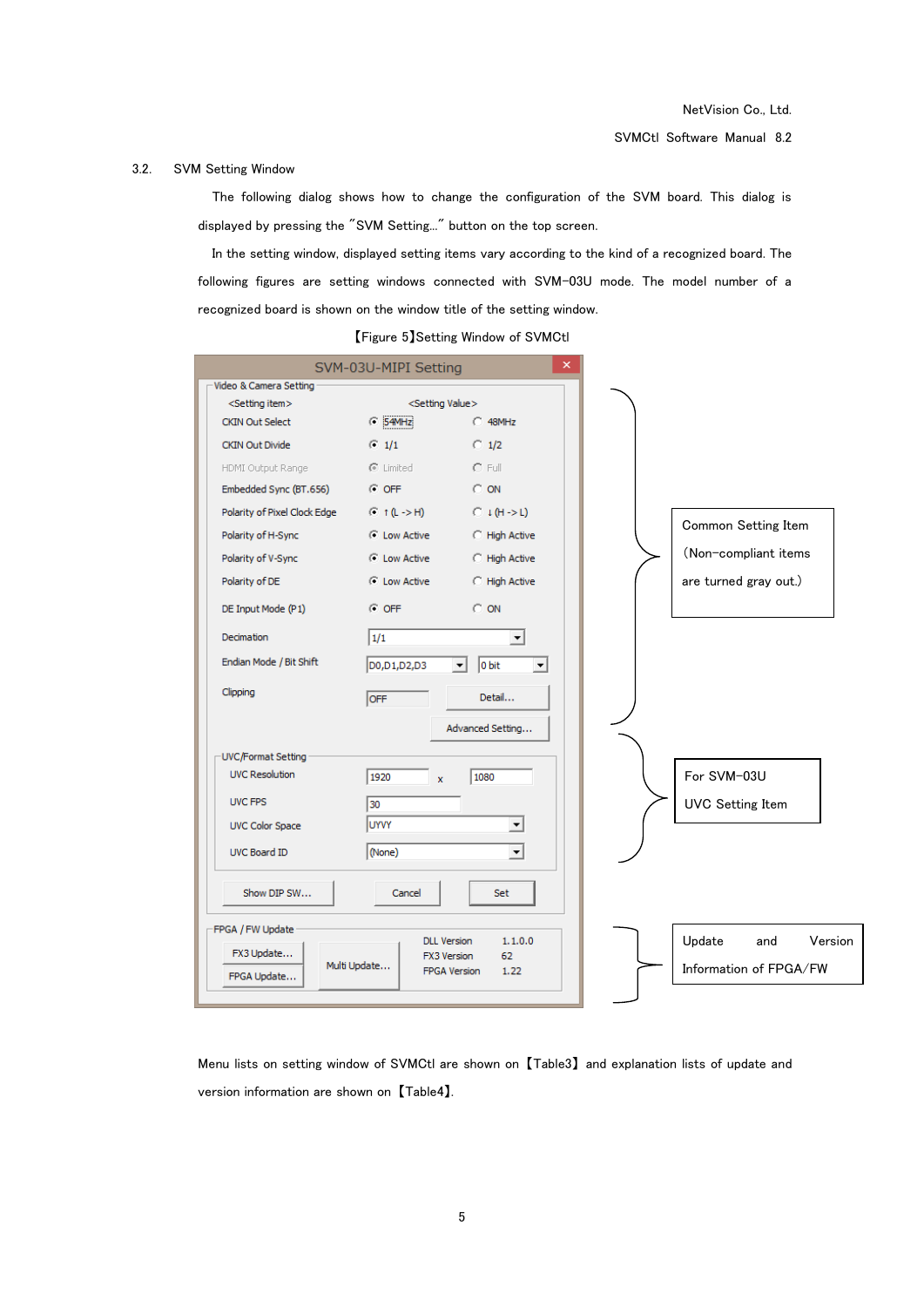| Entry                   | Taples Imeria List of Setting Window of SWINGH<br>Explanation                 |
|-------------------------|-------------------------------------------------------------------------------|
|                         |                                                                               |
| <b>CKIN Out Select</b>  | Configure frequency of driving clock to supply to target.                     |
| <b>CKIN Out Divide</b>  | Configure dividing rate of driving clock to supply to target.                 |
| <b>ITU BT.656</b>       | Set correspondence mode to ITU BT.656.                                        |
| Mode (SAV/EAV)          |                                                                               |
| Polarity of Pixel Clock | Set edge polarity about the data captured by DCK (pixel clock).               |
| Edge                    | $\int (L-\lambda H)$ : Capture by rising edge of clock.                       |
|                         | $\downarrow$ (H->L): Capture by falling edge of clock.                        |
| Polarity of H-Sync      | Set polarity of the sync period of HS (Horizontal Synchronization) signal     |
|                         | input from target. (See below)                                                |
| Polarity of V-Sync      | Set polarity of the sync period of VS (Vertical Synchronization) signal       |
|                         | input from target. (Sww below)                                                |
| Polarity of DE          | Set polarity of the sync period of DE (Data Enable) signal input from         |
|                         | target.                                                                       |
|                         | "Valid when DE=H": Valid data during the DE = H period                        |
|                         | "Valid when $DE=L$ ": Valid data during the $DE = L$ period                   |
| DE Input Mode (P1)      | ON: Use P1 pin as external DE signal.                                         |
|                         | OFF: Don't use DE signal. (default)                                           |
| Decimation              | Configure magnification of frame decimation rate.                             |
|                         | (Default 1/1)                                                                 |
| CS Swap Mode            | Set method of the swap of byte alignment of data signal from target.          |
| (Only SVM-03)           |                                                                               |
| Endian Mode             | Set byte order from camera.                                                   |
| (Only SVM-03U)          |                                                                               |
| <b>Bit Shift</b>        | Sets the Bit Shift width, which is valid when the input is 8bit. For example, |
|                         | if you set bit Shift: 2 bits, you capture the 8bit data in Pixel_data [9:2].  |
| Clipping                | Configure clipping by pushing "Detail" button.                                |
|                         | The current clipping ON/OFF setting is displayed on this dialog.              |
|                         |                                                                               |
| Advanced Setting        | Displays a dialog for changing advanced settings.                             |
| <b>UVC Resolution</b>   | Set resolution of UVC. (in Pixel)                                             |
|                         | "Width" must be a multiple of 4.                                              |
| UVC FPS                 | Set frame rate of UVC. (in Frame per second)                                  |
| <b>UVC Color Space</b>  | Set color space of UVC.                                                       |
| <b>UVC Board ID</b>     | Specifies the ID to use when connecting multiple SVM.                         |
|                         | (Some operating systems require driver updates.)                              |
| Show DIP SW             | Display setting item of DIPSW of connecting board                             |
| Cancel                  | Cancel without applying settings.                                             |
| Set                     | Apply setting to SVM-03.                                                      |

【Table3】Menu List of Setting Window of SVMCtl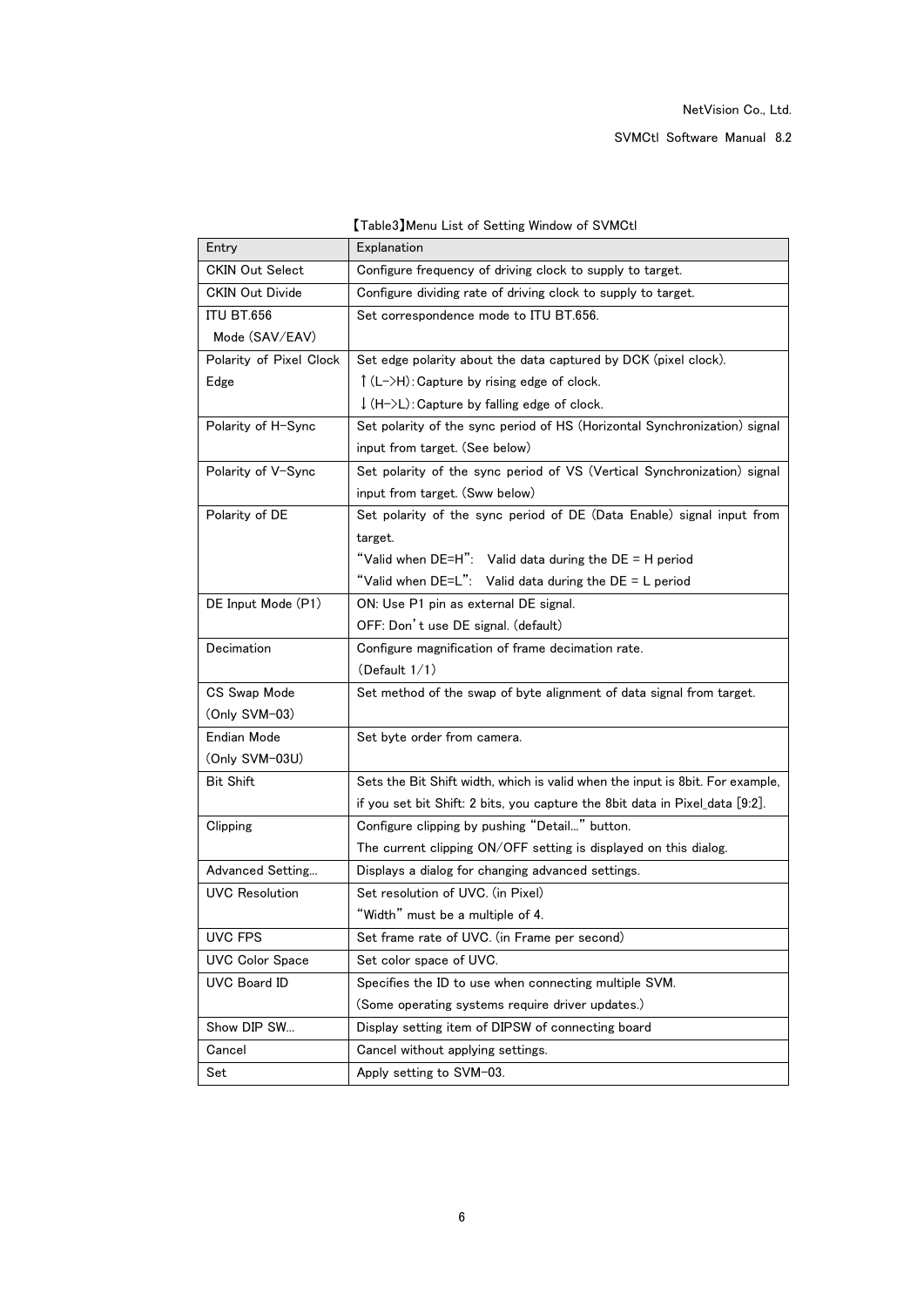SVMCtl Software Manual 8.2

| Entry               | Explanation                                                              |
|---------------------|--------------------------------------------------------------------------|
| FX3 Update          | Update FX3 firmware of SVM board.                                        |
|                     | Note contents that are updated aren't applied until restarting SVM       |
|                     | board. You need to restart SVM board after finishing update.             |
| FPGA Update         | Update FPGA configuration of SVM board.                                  |
|                     | Note you need to restart SVM board after finishing update.               |
| Multi Update        | Update both FX3 firmware and FPGA configuration of SVM board at once.    |
|                     | Please follow the manual of update file at the time of updating.         |
| <b>DLL Version</b>  | Display used DLL, FX3 FW and FPGA version of SVM-03.                     |
| FX3 Version         | If board is not connected to PC definitely, FX3 and FPGA version are not |
| <b>FPGA Version</b> | displayed definitely.                                                    |

【Table 4】Information of update and version

When you start in SVM-03 mode, some configuration items are displayed as follows:

| UVC/Format Setting<br>Output Resolution | 800<br>X          | 480                      |
|-----------------------------------------|-------------------|--------------------------|
| UVC FPS                                 | 30                |                          |
| <b>Input Color Space</b>                | RGB <sub>24</sub> |                          |
| UVC Board ID                            | (None)            | $\overline{\phantom{a}}$ |

| Entry             | Explanation                                                                 |
|-------------------|-----------------------------------------------------------------------------|
| Output Resolution | The resolution output to HDMI can output a custom resolution in addition to |
|                   | 1080p and 720p. The output Resolution item set a resolution that outputs in |
|                   | $\check{}$ custom resolution $\tilde{}$ .                                   |
|                   | (800x480, 800x600, 1024x768)                                                |
|                   | This item is common with UVC Output Resolution.                             |
| Input Color Space | Select the input color space (YUV/RGB).                                     |
|                   | This item is common with UVC Color Space.                                   |

- About setting of "Polarity of H-Sync" and "Polarity of V-Sync"

You can select "Low Active" or "High Active" in setting of "Polarity of H-Sync" and "Polarity of V-Sync".

For example, setting of "Polarity of H-Sync" and "Polarity of V-Sync" are set to "Low Active", VSYNC and HSYNC both low at blanking period. So, SVM-03 captures in data as active data that VSYNC and HSYNC both high (Red frame part of DATA of the chart below).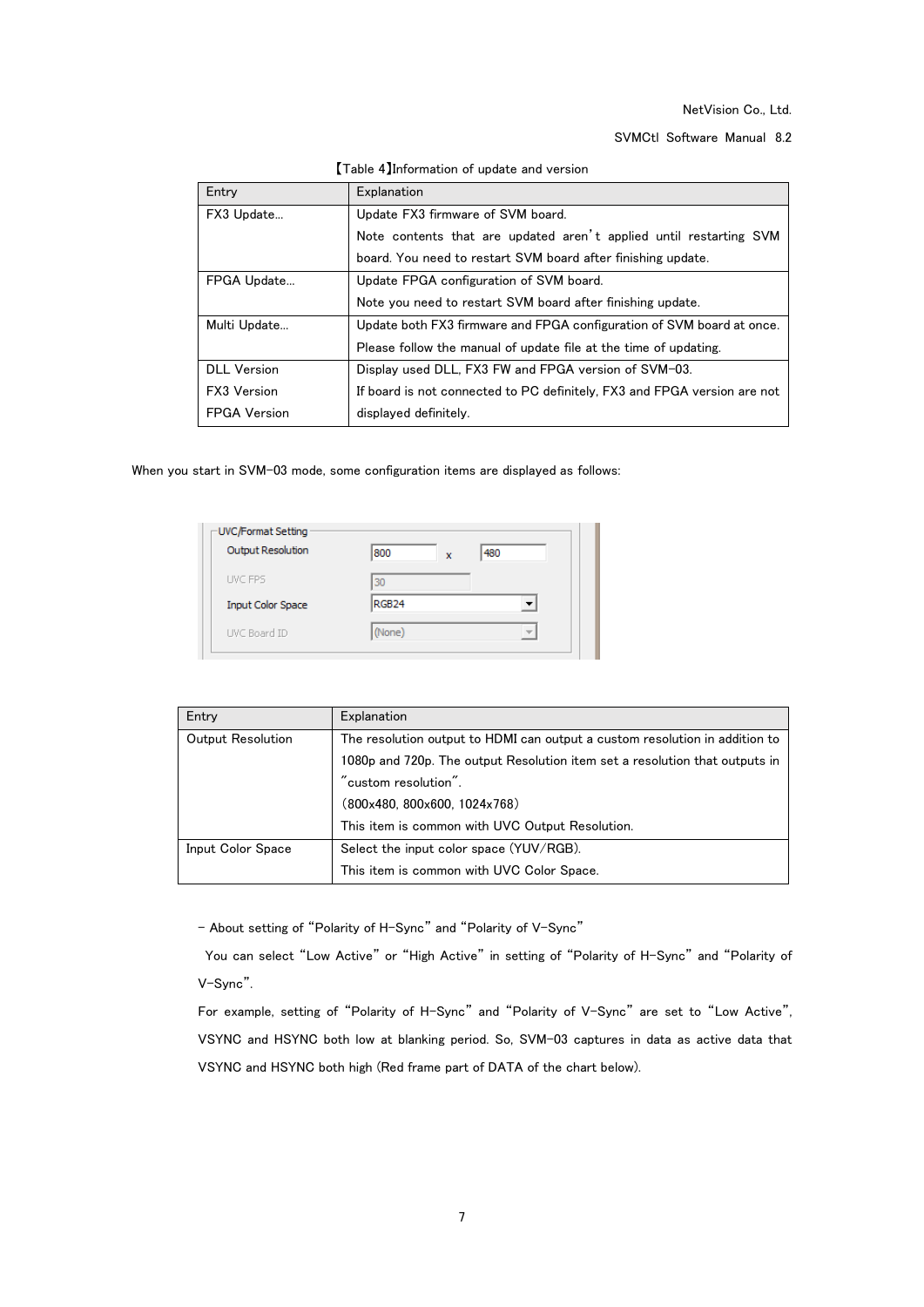SVMCtl Software Manual 8.2



Note setting of "Polarity of H-Sync and DE" and "Polarity of V-Sync" are set to "High Active", VSYNC and HSYNC both high at blanking period. So, SVM-03 captures in data as active data that VSYNC and HSYNC both low (Red frame part of DATA of the chart below).



## <span id="page-10-0"></span>3.3. Advanced Setting Display

This is a display that makes advanced settings.

|                                                                                     | <b>Advanced Setting</b>                                  |            | × |
|-------------------------------------------------------------------------------------|----------------------------------------------------------|------------|---|
| <b>I2C Frequency</b><br><b>I2C Delay</b><br>SW1 Function<br><b>HDMI Input Range</b> | 200kHz<br>N/A<br><b>Reset Pin</b><br><b>HDTV Limited</b> |            |   |
| I2C Init, Data<br>r<br><b>UNIT, 16</b>                                              | Set                                                      | Clear<br>۸ |   |
| SLAVE, 10<br><b>BYTE</b><br>; Stop<br>01,00,00                                      |                                                          |            |   |
| ;/* 1920x1080, 48fps */                                                             |                                                          | w          |   |
|                                                                                     | <br>ΩK                                                   | Cancel     |   |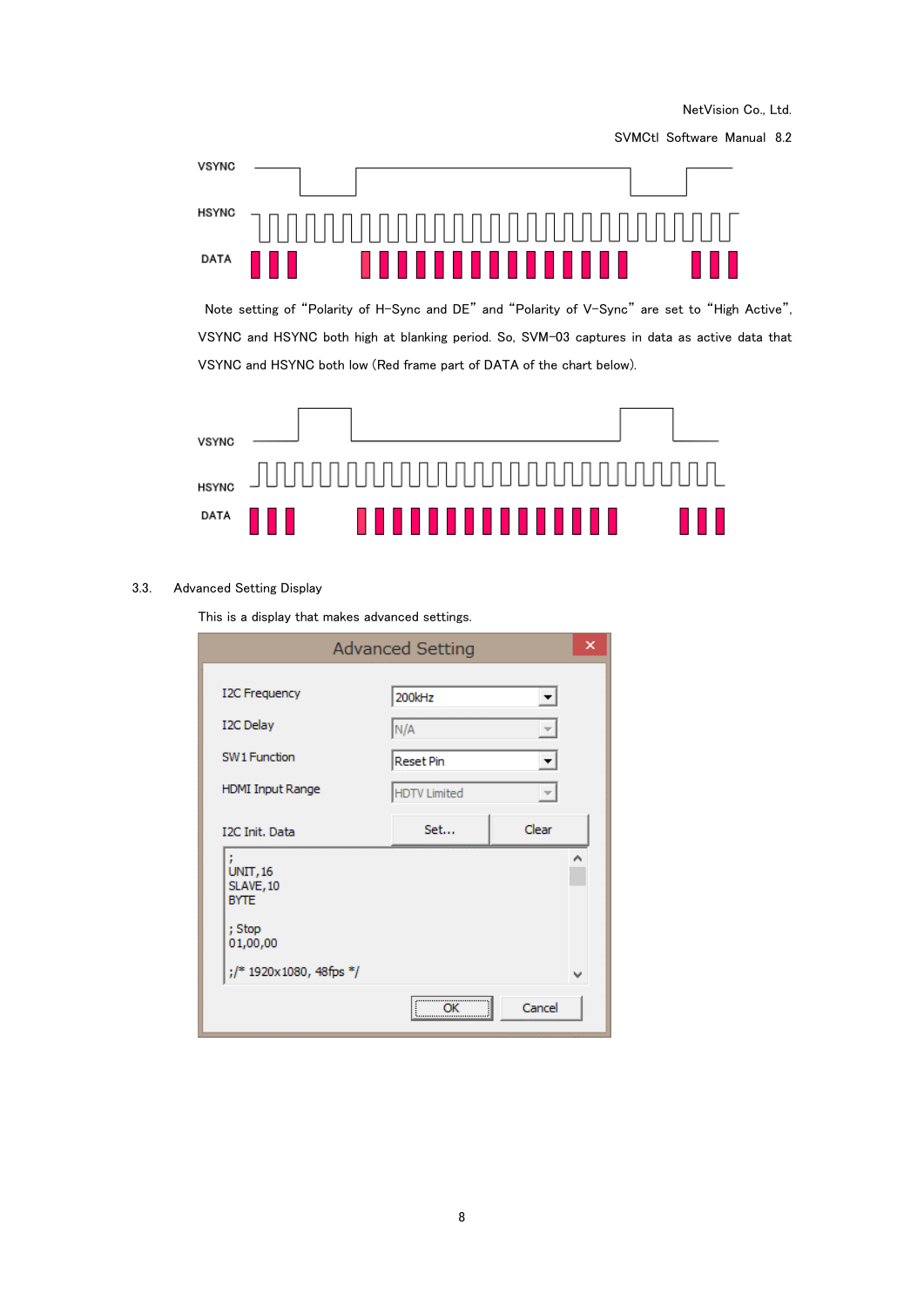| Entry                   | Explanation                                                                     |
|-------------------------|---------------------------------------------------------------------------------|
| I2C Frequency           | Sets the communication speed of the I2C bus. (100kHz/200kHz/400kHz)             |
| <b>SW1 Function</b>     | Set the function of the switch SW1 on the board.                                |
|                         | Reset Pin: Camera reset operation in SW1                                        |
|                         | Disabled: SW1 function disabled                                                 |
|                         | Reset $\rightarrow$ Init: SW1 Press to reset                                    |
|                         | Release the SW1 to release the reset and then send the I2C                      |
|                         | initialization data.                                                            |
| <b>HDMI</b> Input Range | (SVM-03) Set the video input range.                                             |
|                         | The current version only affects color conversion during RGB input.             |
|                         | YUV inputs are treated as HDTV YCbCr Limited.                                   |
| I2C Init. Data          | Set the I2C initialization data to be sent when the SVM board is launched.      |
|                         | Press "set" To display the file selection display and specify the               |
|                         | configuration file The setting is written to the SPI-ROM on the board, and      |
|                         | the default setting is will be sent.                                            |
|                         | The configuration file is the same format as the top screen Setting file Write. |
|                         | If you press clear, the configuration file that is written to the board is      |
|                         | cleared. The edit box below displays the current initialization data that is    |
|                         | loaded from the board.                                                          |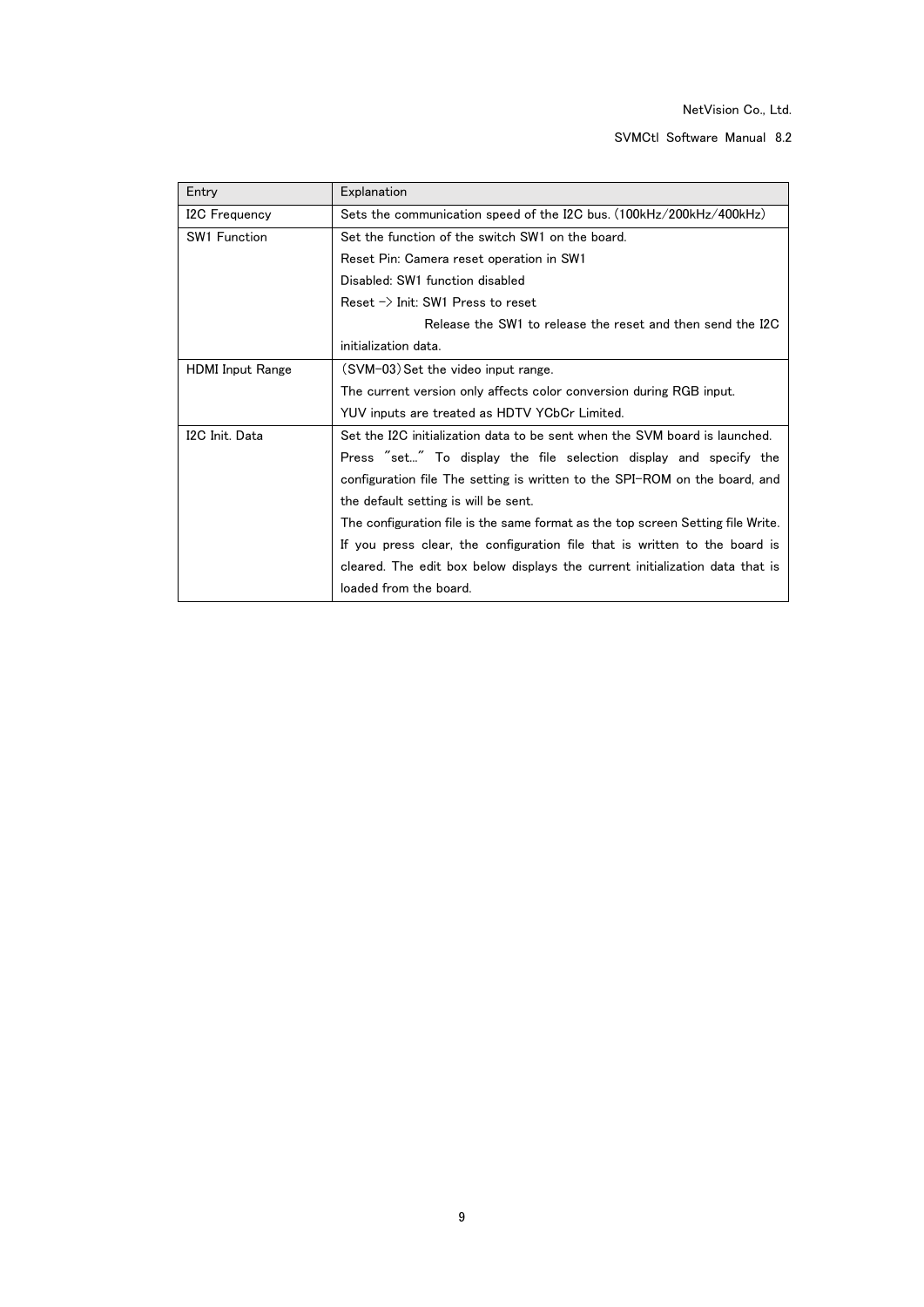#### <span id="page-12-0"></span>3.4. Dip SW Assignment Window

【Figure 6】 Dip SW Assignment Window

| ×<br>Dip SW Assignment |                |                                |                     |                      |  |  |  |
|------------------------|----------------|--------------------------------|---------------------|----------------------|--|--|--|
|                        |                | Dip Switch Assignment          |                     |                      |  |  |  |
|                        | <b>No</b>      | Function                       | OFF                 | ON                   |  |  |  |
|                        | 1              | 8bit x 2CLKs Mode              | $8bit \times 2CLKs$ | $16bit \times 1CLKs$ |  |  |  |
|                        | $\overline{2}$ | <b>Test Color Pattern Mode</b> | Normal Mode         | 8 Colors Bar(V)      |  |  |  |
|                        | з              | Reserved                       |                     |                      |  |  |  |
|                        | 4              | 1/2 Compress Mode              | 1/1 Size            | 1/2 Each H&V         |  |  |  |
|                        | 5              | DVI Mode                       | <b>HDMT</b>         | <b>DVI</b>           |  |  |  |
|                        | 6              | Size for HDMI                  | $1920 \times 1080$  | $1280 \times 720$    |  |  |  |
|                        | 7              | Frame Rate for HDMI            | 60fps               | 30fps                |  |  |  |
|                        | 8              | Startup Mode                   | SVM-03              | SVM-03U              |  |  |  |
|                        |                |                                |                     |                      |  |  |  |
|                        |                |                                |                     |                      |  |  |  |

Displaying lists of setting items of DIP SW implemented on a connected board now. For more information about each function, please refer to hardware specification.

#### <span id="page-12-1"></span>3.5. Clipping Setting Window

| Endian Mode                         | D0,D1,D2,D3 |        |
|-------------------------------------|-------------|--------|
| Clipping<br>$\sqsubset$ UVC Setting | <b>DEF</b>  | Detail |

Clipping Setting window is opened when you click "Detail..." on "Clipping".

【Figure 7】Clipping Setting Window

|                                            | <b>Clipping Setting</b> |                   | ×                  |
|--------------------------------------------|-------------------------|-------------------|--------------------|
| $\nabla$ Clipping Enable                   | <br>Centering           | , x0<br>width     |                    |
| <b>Clipping Position</b>                   | y0                      |                   |                    |
| $x0 =$<br>320                              |                         |                   |                    |
| width $=$<br>1280                          | height                  | <b>NetVision</b>  | Original<br>height |
| $y0 =$<br>180                              |                         |                   |                    |
| $height =$<br>720                          |                         | Original<br>width |                    |
| <b>Detected Resolution:</b><br>1920 x 1080 |                         |                   |                    |
|                                            |                         | OK                | Cancel             |

You can configure setting of clipping for input image. The setting contents are common throughout SVM-03/SVM-03U, and saved on SPI-ROM by "Set" button on "SVM Setting" window as other settings. Note it is necessary that the setting of UVC resolution equals to the resolution after clipping.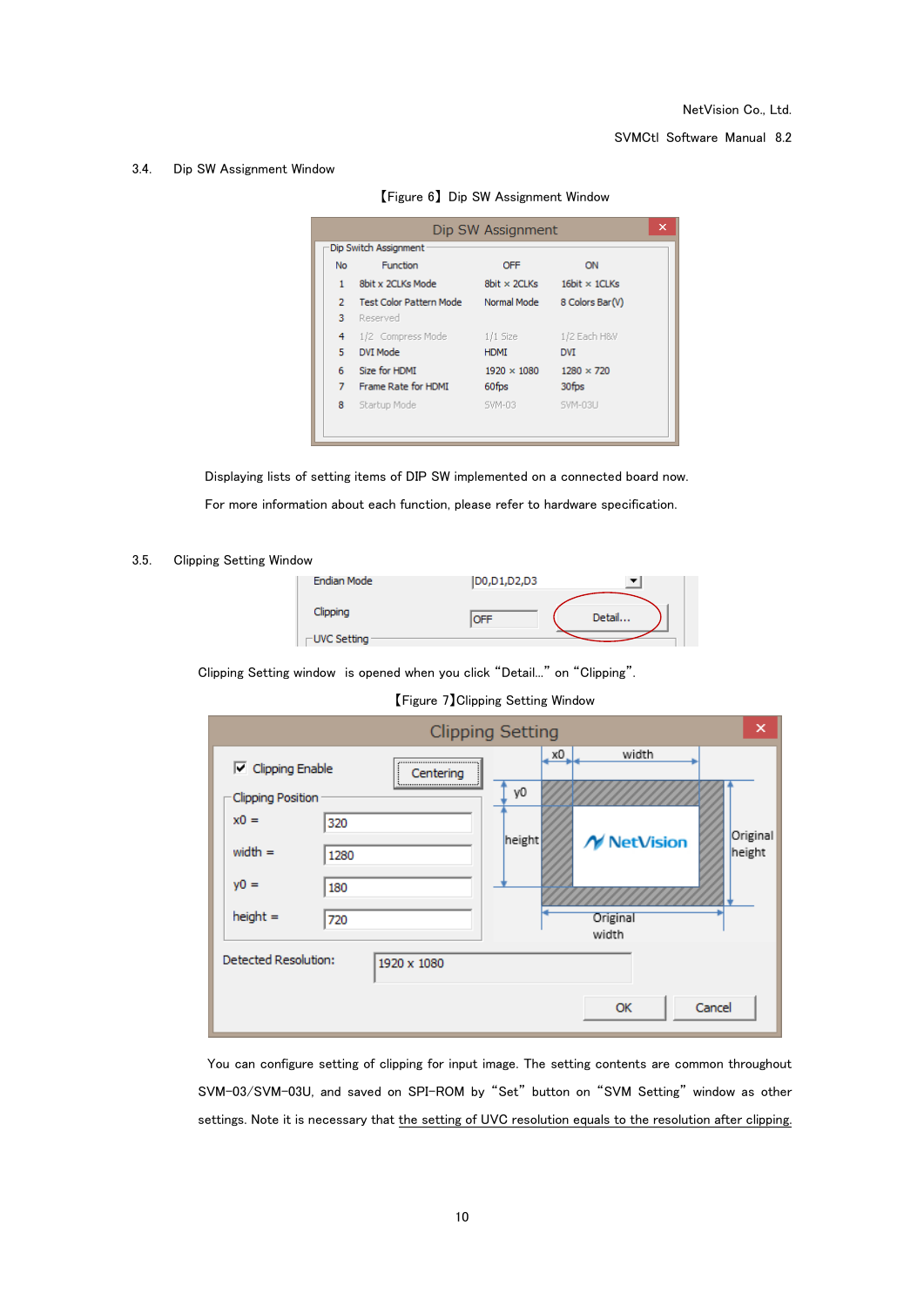SVMCtl Software Manual 8.2

| Entry                  | Explanation                                                  |
|------------------------|--------------------------------------------------------------|
| <b>Clipping Enable</b> | If it is checked, clipping function becomes active.          |
| Centering              | Automatically set x0 and y0 based on automatically detected  |
|                        | resolution and value of "width" and "height" to cut from     |
|                        | center of the window.                                        |
| x0, y0                 | Set the coordinate of the start position.                    |
| width, height          | Set width and height of clipping.                            |
|                        | "Width" must be a multiple of 4.                             |
| Detected Resolution    | Display resolution of image data that detected by SVM board. |
|                        | Detect of resolution is done at the timing of displaying     |
|                        | Clipping Setting window.                                     |
| ОK                     | Apply change and return to original window.                  |
| Cancel                 | Cancel change and return to original window.                 |

【Figure 5】Setting Items of Clipping Setting Window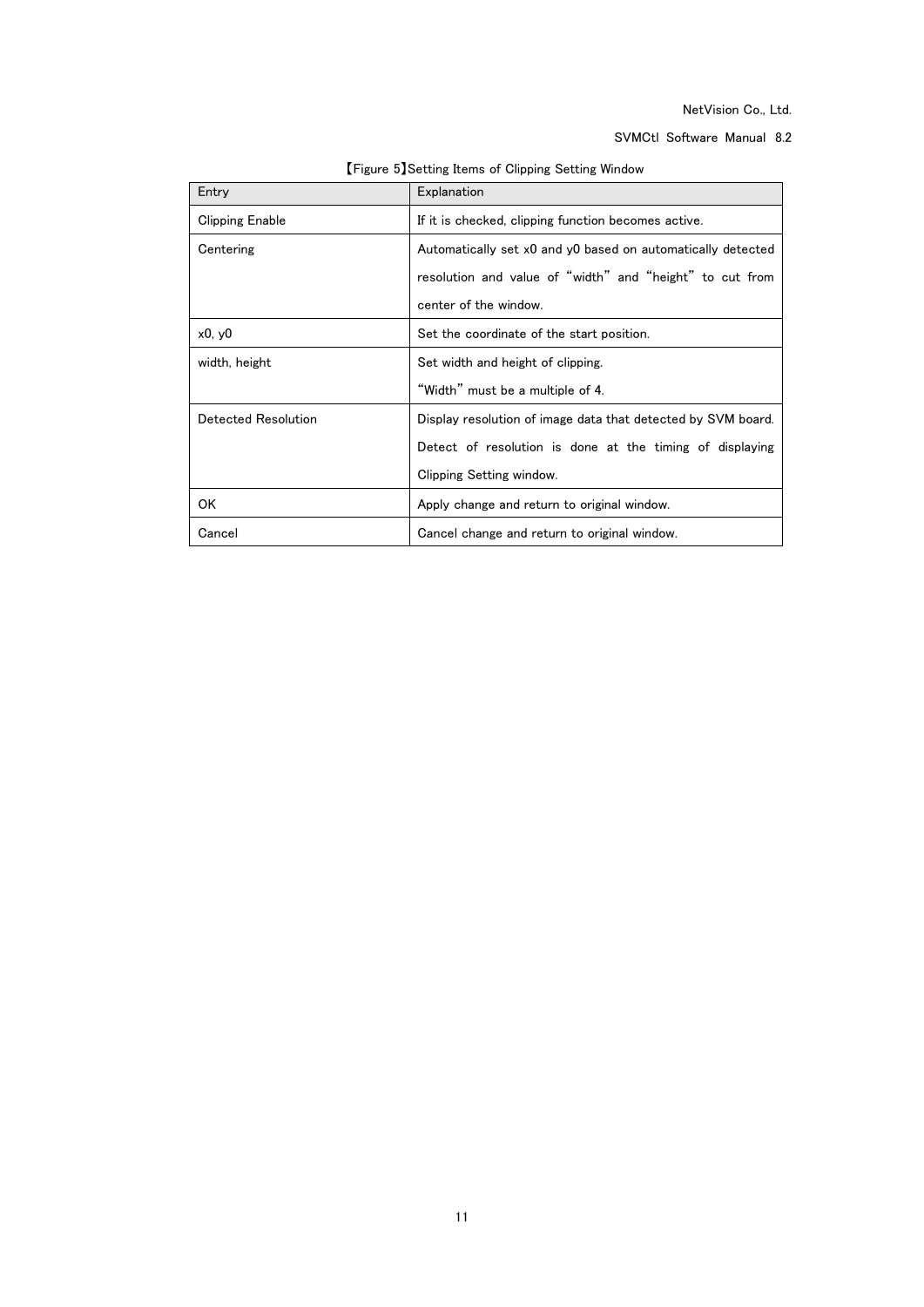SVMCtl Software Manual 8.2

<span id="page-14-0"></span>

Window used for debugging used for our support. SVM Info window is displayed when you push "SVM Info..." button on main window. Internal status of SVM-03 board is displayed on this dialog. It is not used for normal operation.

#### <span id="page-14-1"></span>3.7. SVM-03 Connecting Procedure

The procedure of connecting SVM-03 with PC is shown below.

- 1. Switch on the PC and start Windows.
- 2. Connect SVM-03 board with USB port on PC.

3. Set atacched CD-ROM in the drive and install the driver if you are required to install driver.

Note, for more information about install drivers, please refer to "Readme.txt" in CD-ROM.

## <span id="page-14-2"></span>3.8. Install of Application

There are no installer applications. Copy Appl folder in the CD-ROM to any folder of PC.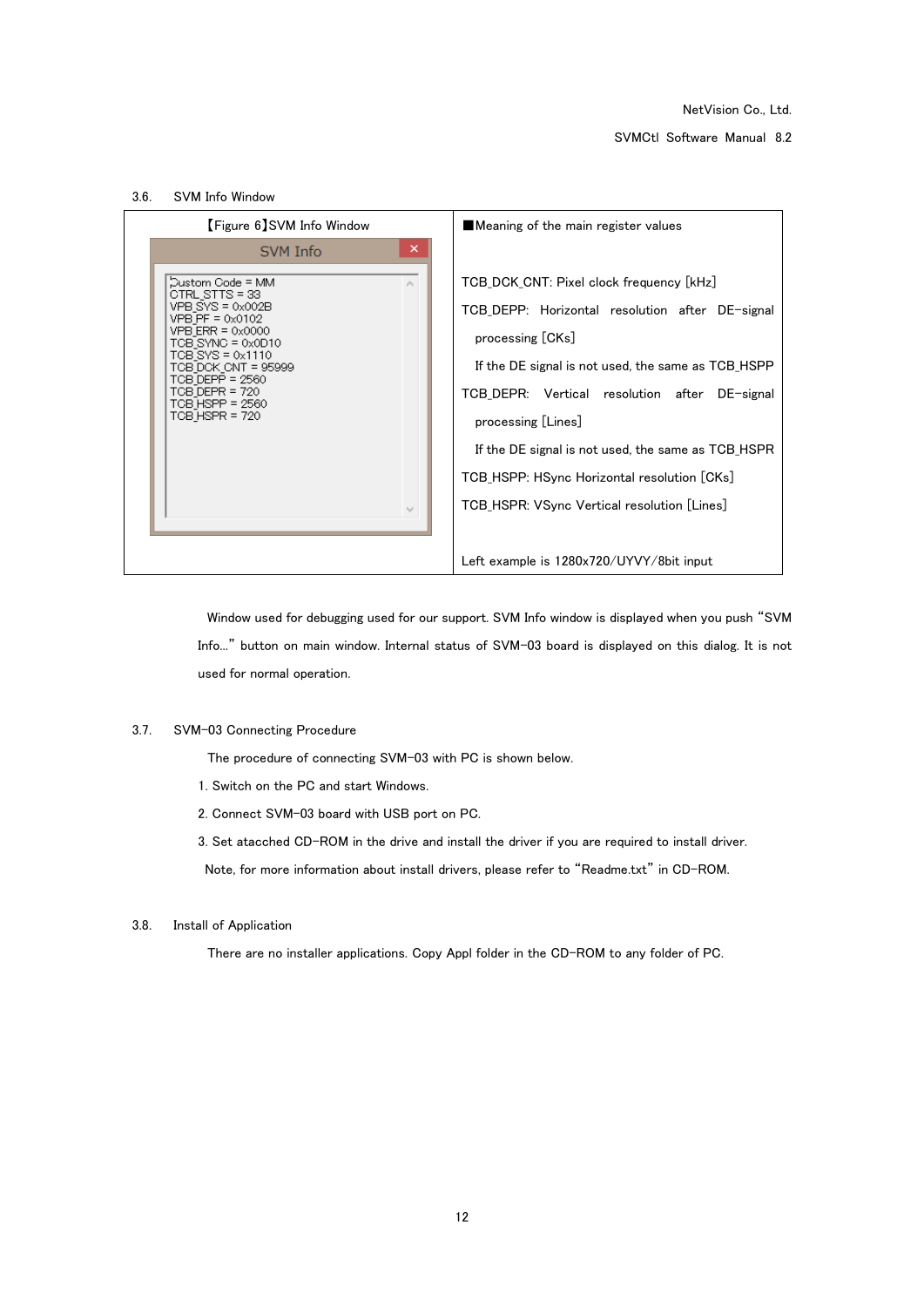- <span id="page-15-0"></span>3.9. Launch camera in camera control application
	- 1. Start an application called "SVMCtl.exe" in the above folders.
	- 2. A dialog below will be shown.

| 湤 |                         | SVMCtl [SVM-03U](USB3.0) | $\boldsymbol{\mathsf{x}}$  |
|---|-------------------------|--------------------------|----------------------------|
|   | I2C Slave Address:      | 140                      | Setting File Write         |
|   | Sub Address:            | lo                       | Write                      |
|   | Write Value:            | 90                       | Read                       |
|   | Read Counts :           | 1                        | Word Address Mode          |
|   | Read Value :            |                          | <b>▽</b> Restart Condition |
|   | 80<br>00                | ۸                        | <b>▽</b> Camera Power      |
|   | 00<br>00<br>00          |                          | ⊤ Camera Reset             |
|   | 00<br>00                |                          |                            |
|   | 00<br>$\boldsymbol{00}$ |                          |                            |
|   | 00<br>ŌŌ.               |                          |                            |
|   | 80                      |                          | SVM Restart                |
|   | $\lt$                   | $\geq$                   |                            |
|   | SVM Info                | Clear                    | SVM Setting                |

3. Input slave address of camera (7bit) at "I2C Slave Address" in hexadecimal.

4. Click "Setting File Write" button, select I2C configuration file of camera to be sent.

In the figure below, the contents of the configuration file are sent to the camera by selecting the initial

configuration file named "SV\_OVa620R3\_yuv\_vga\_hdr\_06152007.ini" and clicking the "Open" button.

| 箋<br><b>Open File</b>                         |                 |                                                 |                   |                    |                 |                                         | ×      |
|-----------------------------------------------|-----------------|-------------------------------------------------|-------------------|--------------------|-----------------|-----------------------------------------|--------|
| $\rightarrow$<br>$\mathbf{v}$<br>$\leftarrow$ | Search Appl_x64 |                                                 | مر                |                    |                 |                                         |        |
| Organize $\blacktriangledown$                 | New folder      |                                                 |                   |                    |                 | 999 ▼                                   | ℯ<br>Ш |
| Release                                       | $\land$         | ᄉ<br>Name                                       | Date modified     | Type               | Size            |                                         |        |
| This PC                                       |                 | Filter                                          | 4/26/2018 4:20 PM | <b>File folder</b> |                 |                                         |        |
| 3D Objects                                    |                 | PluginDLL                                       | 4/26/2018 4:20 PM | File folder        |                 |                                         |        |
| $\Box$ Desktop                                |                 | NVCapx64.ini<br>ė.                              | 4/10/2018 3:42 PM | Configuration sett | 1 KB            |                                         |        |
| 琧<br>Documents                                |                 | SV_OVa620R3_yuv_vga_hdr_06152007.ini<br>梅       | 4/26/2018 4:14 PM | Configuration sett | 1 <sub>KB</sub> |                                         |        |
|                                               |                 | 듥<br>SVMctl.ini                                 | 4/26/2018 4:05 PM | Configuration sett | 2 KB            |                                         |        |
| Downloads                                     |                 | 越<br>SVMctl_en.ini                              | 4/26/2018 4:14 PM | Configuration sett | 1 KB            |                                         |        |
| У<br>Music                                    |                 |                                                 |                   |                    |                 |                                         |        |
| Pictures                                      |                 |                                                 |                   |                    |                 |                                         |        |
| <b>W</b> Videos                               |                 |                                                 |                   |                    |                 |                                         |        |
|                                               |                 | File name: SV_OVa620R3_yuv_vga_hdr_06152007.ini |                   |                    | $\checkmark$    | Text and Initialize File (*.txt,*.ini > |        |
|                                               |                 |                                                 |                   |                    | $Q$ pen         |                                         | Cancel |

-Files placed in a path that contains double-byte characters, such as Japanese, may not be loaded correctly.

If you receive an error message, please confirm the connection of the camera, the connection of the SVM-03 board, etc., and send the initial configuration file again.

5. If the initial configuration file is successfully sent, the LED 9 of the SVM-03 board will blink.

(If the frame rate is fast, it may look like a thin light condition.)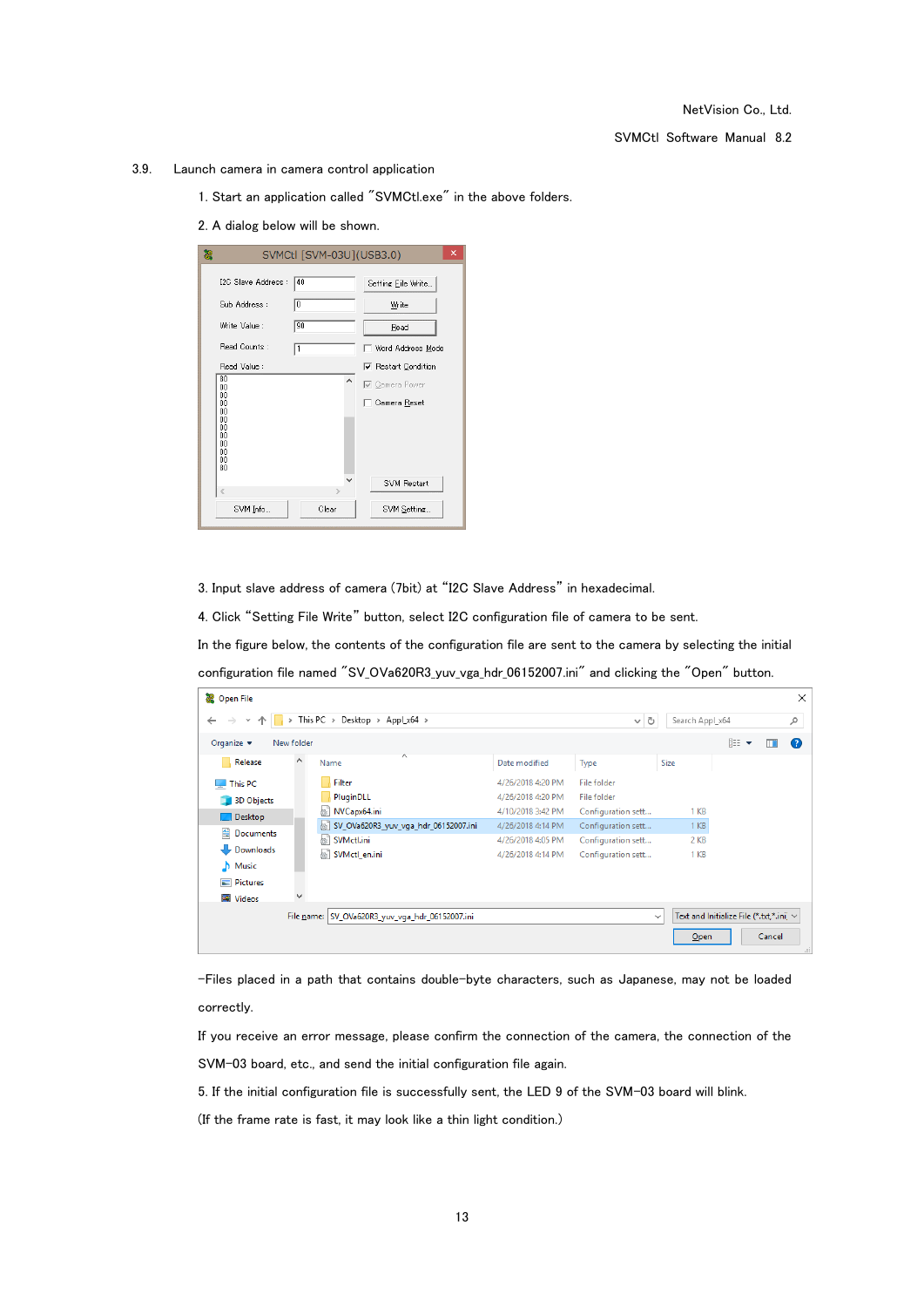SVMCtl Software Manual 8.2

#### <span id="page-16-0"></span>3.10. Format of I2C Configuration File

Text file for writing command to camera module register by I2C communication is described following forms.

| UNIT, (Radix)                                        |
|------------------------------------------------------|
|                                                      |
| SLAVE, (Slave Address)                               |
|                                                      |
| (Sub Address), (Writing Value 0), (Writing Value 1), |
|                                                      |
| wt, (Wait Value)                                     |
|                                                      |
| <b>BYTE</b>                                          |
|                                                      |
| <b>WORD</b>                                          |

- Appoint radix for Slave address, sub address and writing value on UNIT command. You can appoint "10" or "16" for radix. "10" appoints the later numerical value in decimal digit. "16" appoints the later numerical value as hexadecimal number.
- Appoint slave address by SLAVE command.
- You write to register by command beginning with sub address. Sub address is sub address in the device and appointed in 8bit or 16bit. The sub-address length is set by the "BYTE" command (8bit) or "WORD" command (16bit) (SVMCtl ver. 1.3.1 or later). If "Word address mode" is checked, you write sub address in word long (16bit). Contrarily, if "Word address mode" is not checked, only lower 8bit of the address level of the word head becomes effective. Appoint the value to write to register by 8bit in writing value.
- "wt" command appoints value of waiting time. You can appoint waiting time by msec unit up to 32767 in decimal.
- Commands beginning with "#" are considered as comment until line break and skip to next line. Empty line (Only line break, not include such as space) also is skipped.
- You can use comma or space for the end of the item.

An example of configuration file is shown on the following page.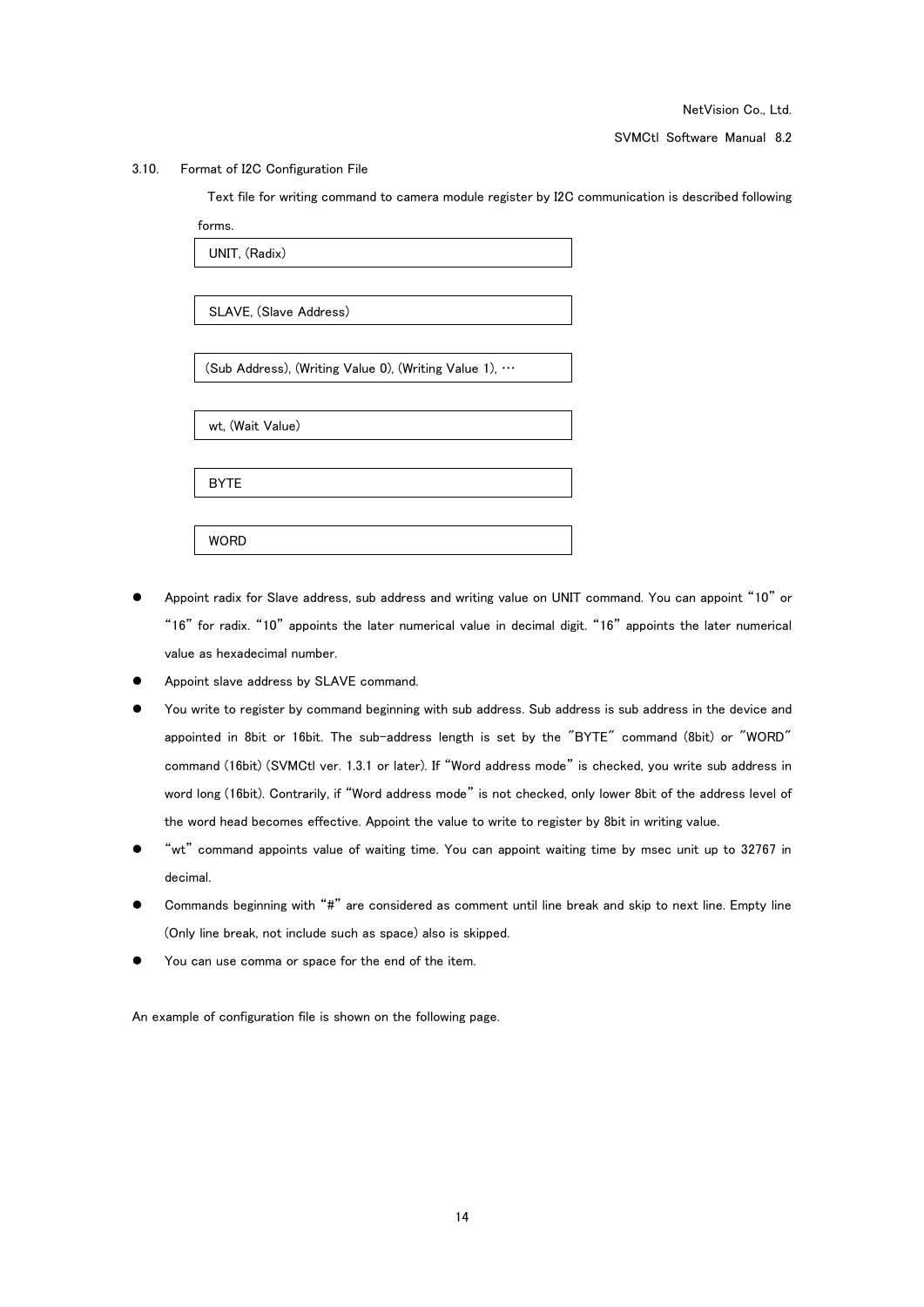SVMCtl Software Manual 8.2

(Example of setting file) # SVM-SDK Setting file sample # date: 2008.03.24 # BYTE # Assuming in hexadecimal representation UNIT,16 # Appointing slave address SLAVE,2A # Setting device 1 00,00 01,00,02 02,3A 03,6B 8B,00 # Waiting 100msec wt,100 # Assuming in decimal digit UNIT,10 # Appointing slave address SLAVE,44 # Setting device 2 00,00 01,90 02,130 03,110 100,20 # # END OF FILE #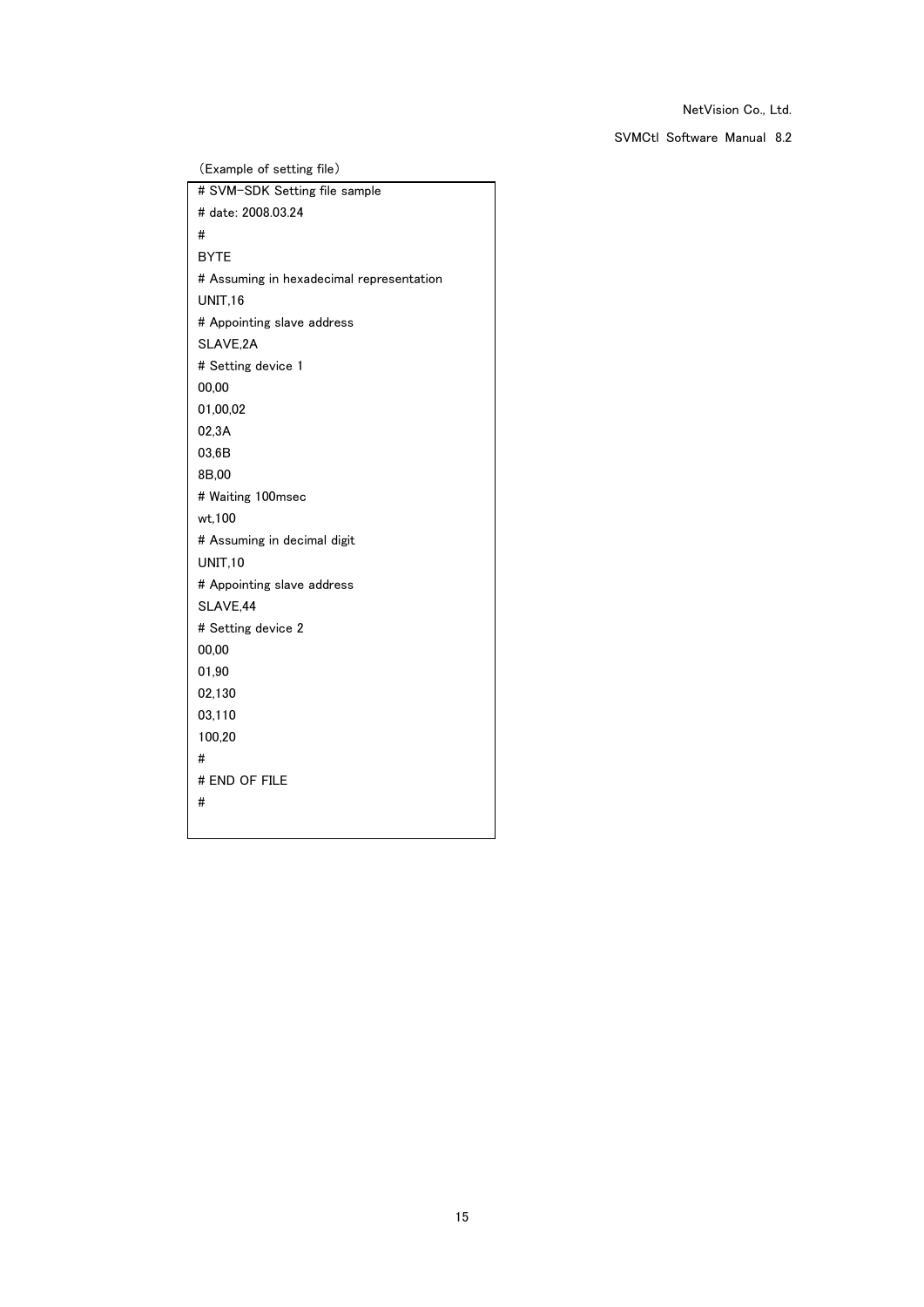#### <span id="page-18-0"></span>3.11. Configuring of SVM-03 Board Setting

Configuring of SVM board (Such as pixel format, resolution, etc.) is achieved by both this application and DIP SW (SW2) on the SVM-03 board. When you change the settings on the SVM Setting display and apply the changes with the Set button, the settings are preserved in the ROM on the SVM-03 board. In SVM-03 mode (DIP SW 8 is off), setting is applied immediately and output image will be updated. In SVM-03U mode (DIP SW 8 is on), you need to restart SVM-03 board to apply setting. To restart SVM-03 board, apply setting by pushing "Set" button and then push "SVM Restart" button on the main window.

|                                                                    | SVM-03U Setting              | ×                                |
|--------------------------------------------------------------------|------------------------------|----------------------------------|
| Video & Camera Setting                                             |                              |                                  |
| <setting item=""></setting>                                        | <setting value=""></setting> |                                  |
| <b>CKIN Out Select</b>                                             | $C$ 54MHz                    | $C$ 48MHz                        |
| <b>CKIN Out Divide</b>                                             | $\bigcirc$ 1/1               | $C$ 1/2                          |
| Color Space Select                                                 | © YUV                        | $C$ RGB                          |
| ITU BT.656 Mode(SAV/EAV) - © Separate Sync - C Embedded Sync       |                              |                                  |
| Polarity of Pixel Clock Edge $\qquad$ $\qquad$ $\uparrow$ (L -> H) |                              | $C \downarrow (H \rightarrow L)$ |
| Polarity of H-Sync and DE <b>C</b> Low Active                      |                              | C High Active                    |
| Polarity of V-Sync                                                 | C Low Active                 | C High Active                    |
| <b>Endian Mode</b>                                                 | D1,D0,D3,D2                  |                                  |
| UVC Setting                                                        |                              |                                  |
| <b>UVC Resolution</b>                                              | 640<br>$\mathbf{x}$          | 480                              |
| <b>UVC FPS</b>                                                     | 30                           |                                  |
| <b>UVC Color Space</b>                                             | YUY2                         |                                  |
|                                                                    | Cancel                       | Set                              |

When you open the setting window with SVM-03 board connected to PC, the application acquires current setting value and display these settings on the dialog.

In addition, the setting values held in the SPI-ROM are loaded at the SVM-03 board startup, and the board is configured on the firmware side. Therefore, if you set the application once, you do not need to do this in the future.

When using the SVM-03 board, restart the SVM-03 board if the setting value is not reflected after the configuration change.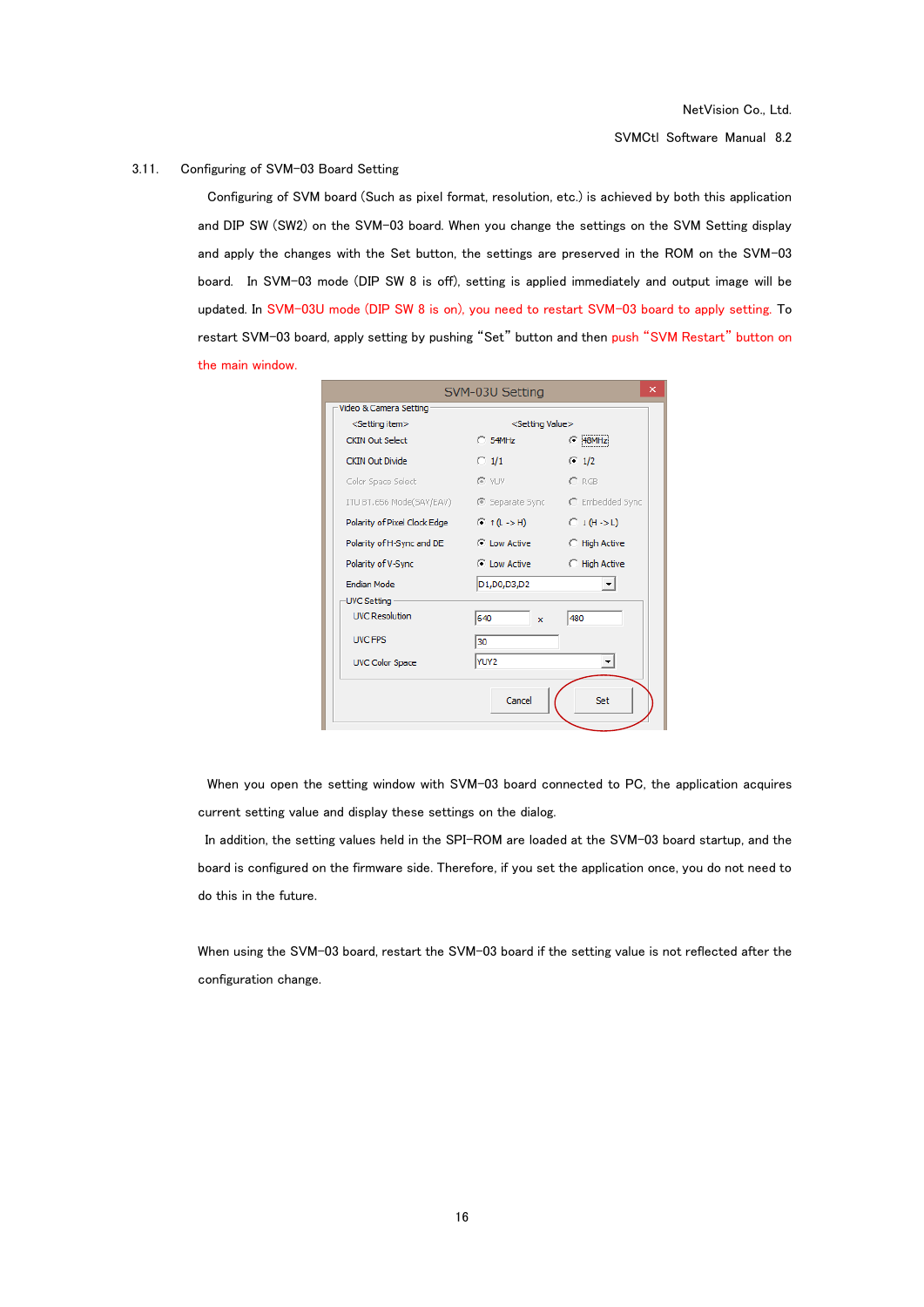<span id="page-19-1"></span><span id="page-19-0"></span>4. I2C Communication Format explanatory notes S Start P Stop A ACK(Slave) A ACK(Master) N NACK(Master) 4.1. I2C Write Word Address: Unchecked Slave Address[6:0]  $0 \overline{A}$ Sub Address[7:0] Write Value N-1  $A$   $P$ | s  $\mathsf{A}$ Write Value 0  $\mathsf A$ Word Address: Checked s Slave Address[6:0]  $0$   $A$ Sub Address[15:8]  $\bar{\mathbf{A}}$ Sub Address[7:0] A Write Value 0  $\overline{A}$  $\ddotsc$ 4.2. I2C Read (Restart Condition : checked) Word Address: Unchecked Slave Address[6:0]  $|0|$  A Sub Address[7:0] Slave Address[6:0] Read Value 0 Read Value N-1  $N$   $P$  $1 \overline{A}$  $\mathbf{s}$  $A$  S  $\mathsf{A}$ Word Address: Checked Slave Address[6:0]  $|0|A|$ Sub Address[15:8]  $\vert s \vert$ Sub Address[7:0]  $A |S|$  $\mathsf{A}$  $\ddotsc$ 4.3. I2C Read (Restart Condition : unchecked)

<span id="page-19-3"></span><span id="page-19-2"></span>

| Word Address: Unchecked |         |                   |         |                    |  |              |                |      |                |                |
|-------------------------|---------|-------------------|---------|--------------------|--|--------------|----------------|------|----------------|----------------|
| Slave Address[6:0]      | $\circ$ | Sub Address[7:0]  | $A$ $P$ | Slave Address[6:0] |  | Read Value 0 | $\overline{A}$ | 1.11 | Read Value N-1 | N <sub>P</sub> |
| Word Address: Checked   |         |                   |         |                    |  |              |                |      |                |                |
| Slave Address[6:0]      | $\circ$ | Sub Address[15:8] | A       | Sub Address[7:0]   |  |              |                |      |                |                |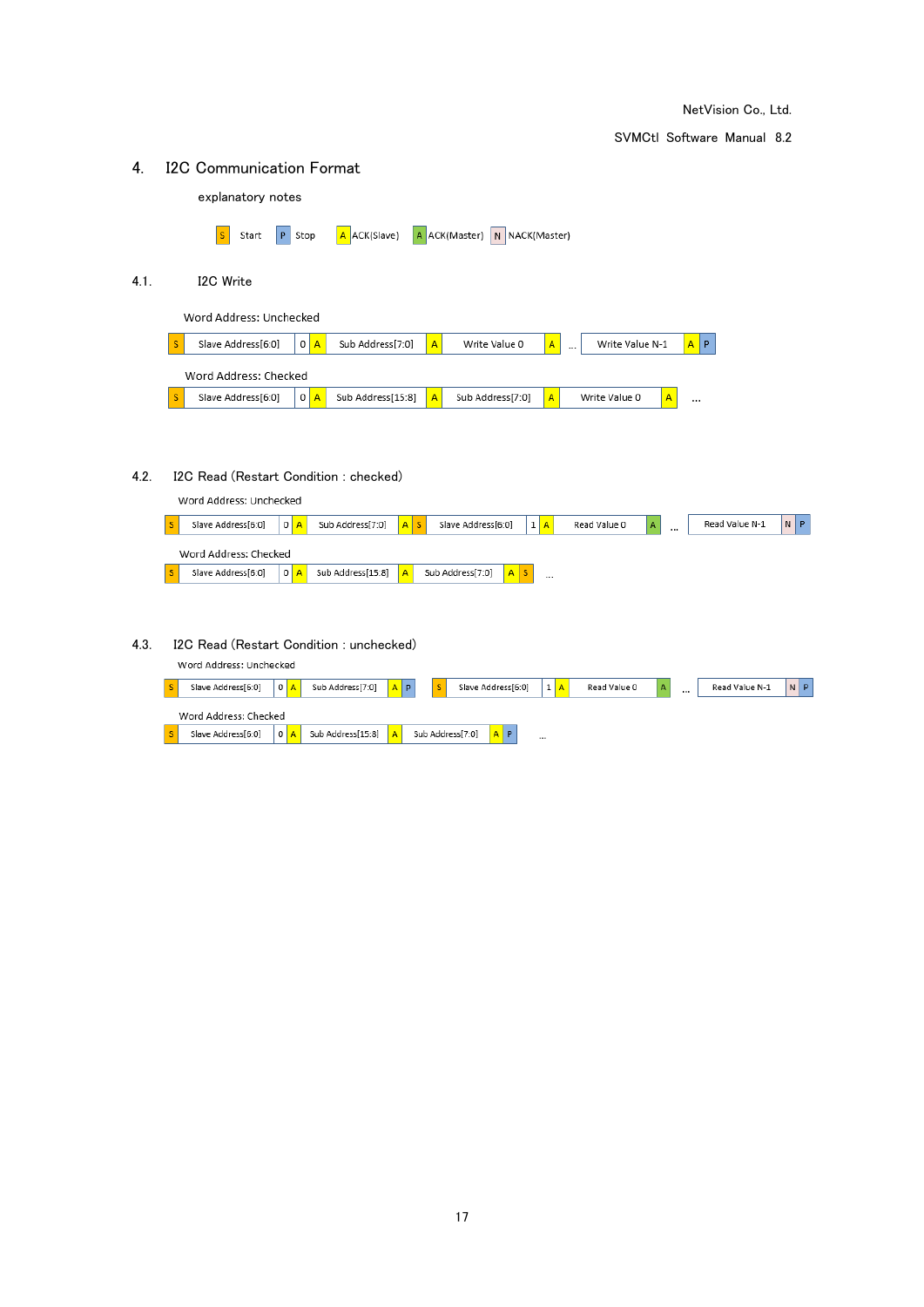## <span id="page-20-0"></span>5. Update of FX3/FPGA

You can update FPGA configuration and FX3 firmware of SVM-03 board by SVMCtl software.

Update procedure is described below.

- If "FX3 version" number in SVM-03U mode is less than 45, update failure may be occured, so we strongly recommend to update in SVM-03 mode.

- 1. Confirm that PC doesn't process much load, connect SVM-03 board with PC, and start SVMCtl application.
- 2. Push "SVM Setting" button.

| 麓                   | SVM03ctl [SVM-03U](USB3.0) | $\overline{\mathsf{x}}$ |
|---------------------|----------------------------|-------------------------|
| I2C Slave Address : | $\sqrt{61}$                | Setting File Write      |
| Sub-Address :       | 03                         | Write                   |
| Write Value:        | 05                         | Read                    |
| Read Counts:        | 1                          | Word address mode       |
| Read Value:         |                            | <b>▽</b> Camera power   |
|                     | $\wedge$                   |                         |
|                     |                            |                         |
|                     |                            |                         |
|                     |                            |                         |
|                     |                            |                         |
| $\,<$               | $\mathcal{P}$              | <b>SVM Restart</b>      |
| SVM Info            | Clear                      | SVM Setting             |
|                     |                            |                         |

3. SVM Setting window will be shown.

For normal update process, push "Multi Update..." button then updating of firmware and FPGA configuration starts at the same time. If you try to update FX3 firmware or FPGA configuration separately, push "FX3 Update..." button or "FPGA Update..." button, respectively.

| -FPGA / FW Update<br>(FX3 Update)<br>Multi Update | <b>DLL Version</b><br><b>FX3</b> Version | 1.0.2.0 |  |
|---------------------------------------------------|------------------------------------------|---------|--|
| (FPGA Update)                                     | <b>FPGA Version</b>                      | 1.65    |  |

4. After window for selecting file to update is displayed, select the file. The extension of file is as follows.

| Target for update | File extension |
|-------------------|----------------|
| FX3 Update        | .img           |
| FPGA Update /     | .bin           |
| Multi Update      |                |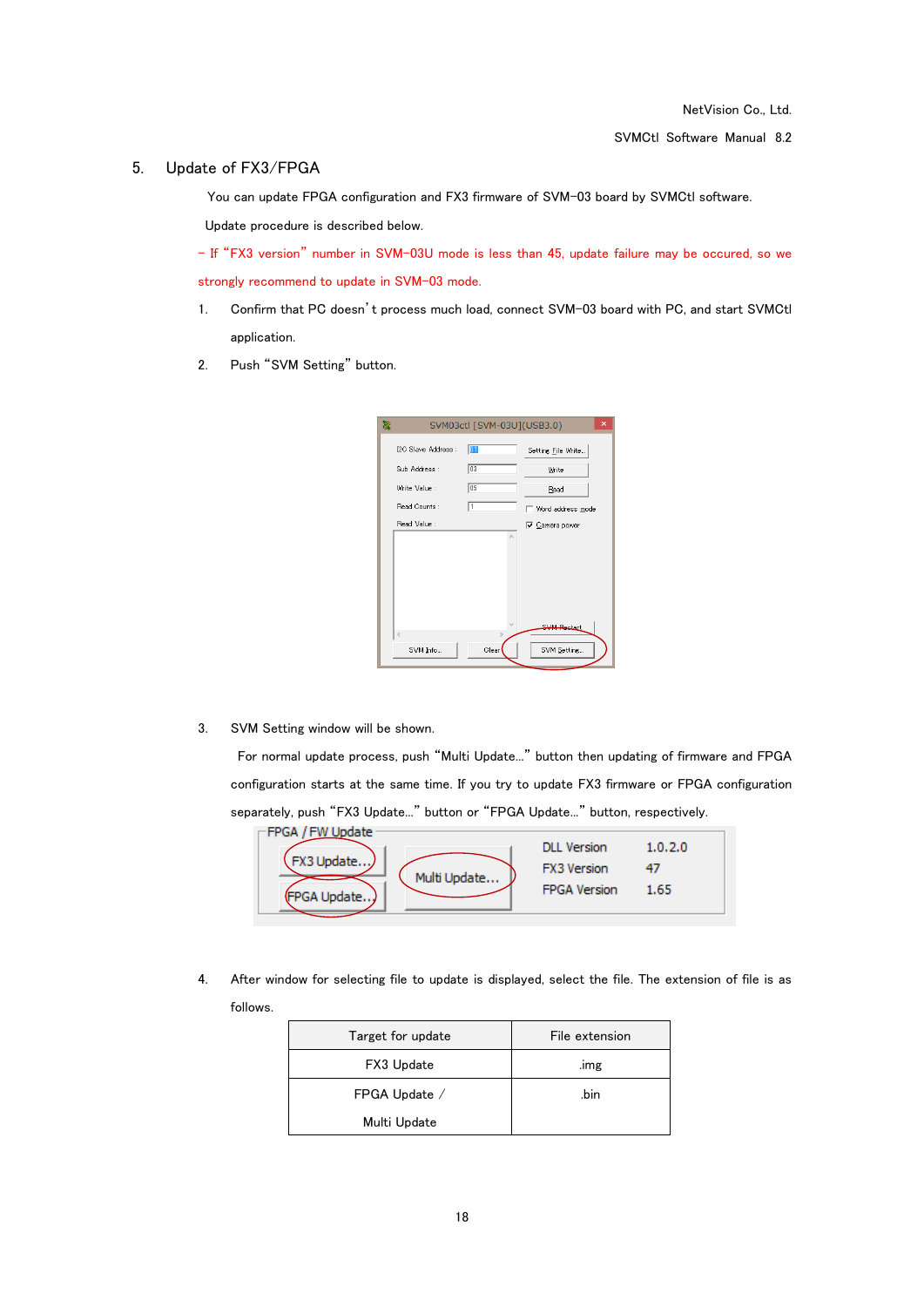SVMCtl Software Manual 8.2

| 28 Open File                                     |            |                                                  |                   |                                     |               | $\times$     |
|--------------------------------------------------|------------|--------------------------------------------------|-------------------|-------------------------------------|---------------|--------------|
| $\rightarrow$ $\rightarrow$<br>个<br>$\leftarrow$ |            | « 20180206-SVM03_SVM03U-130_185_74_190 > FW_FPGA | $\checkmark$      | Search FW_FPGA<br>Ō                 |               | ٩            |
| Organize $\blacktriangleright$                   | New folder |                                                  |                   |                                     | 明 ▼<br>$\Box$ | 0            |
| <b>FW_FPGA</b>                                   | $\wedge$   | ᄉ<br>Name                                        | Date modified     | Type                                | Size          |              |
| <b>IMX378</b>                                    |            | svm130_185_74_190.bin                            | 9/27/2017 3:23 PM | <b>BIN File</b>                     | 1,920 KB      |              |
| Release                                          |            |                                                  |                   |                                     |               |              |
| $\Box$ This PC                                   |            |                                                  |                   |                                     |               |              |
| <b>3D Objects</b>                                |            |                                                  |                   |                                     |               |              |
| Desktop                                          |            |                                                  |                   |                                     |               |              |
| 兽<br>Documents                                   |            |                                                  |                   |                                     |               |              |
| Downloads                                        |            |                                                  |                   |                                     |               |              |
| $M$ Music                                        |            |                                                  |                   |                                     |               |              |
|                                                  |            | File name:   svm130_185_74_190.bin               |                   | Update File (*.bin)<br>$\checkmark$ |               | $\checkmark$ |
|                                                  |            |                                                  |                   | Open                                | Cancel        | a)           |

5. Dialog for the last confirmation of update is displayed, press "OK" if you want to execute updating.

| SVMctl_en                |  |
|--------------------------|--|
| Click OK to update FPGA. |  |
| Cancel<br>ΩK             |  |

6. Updating process begins. The following dialog is displayed during updating. Note that the updating process takes for around 5 min. for SVM-03U, about 3 min. for SVM-03.

- Be careful not to switch off the PC or pull out USB cable until this dialog is closed. SVM-03 will be unable to start up in such condition.

| Updating FPGA, Please wait for a while.                    |
|------------------------------------------------------------|
| Do not disconnect USB cable until next dialog<br>is shown. |
|                                                            |

7. Dialog is displayed when updating is finished.

[In case of success]

When updating is finished normally, pull out USB cable and restart SVM-03 board. Updated firmware and FPGA is applied after restarting.